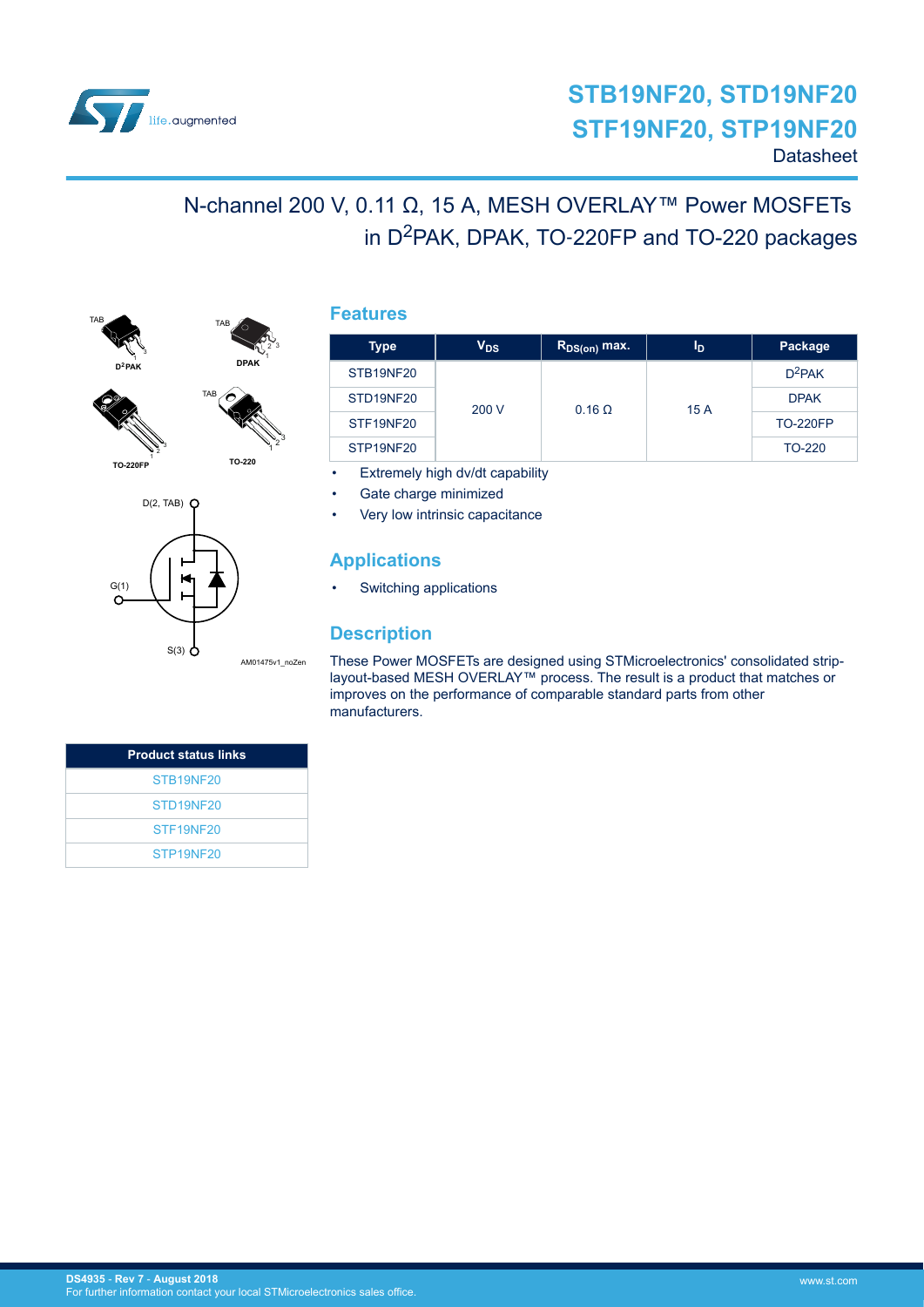<span id="page-1-0"></span>

# **1 Electrical ratings**

|                                |                                                                                                           |                                            | <b>Value</b>    |                |  |
|--------------------------------|-----------------------------------------------------------------------------------------------------------|--------------------------------------------|-----------------|----------------|--|
| <b>Symbol</b>                  | <b>Parameter</b>                                                                                          | D <sup>2</sup> PAK, DPAK,<br><b>TO-220</b> | <b>TO-220FP</b> | <b>Unit</b>    |  |
| $V_{DS}$                       | Drain-source voltage                                                                                      | 200                                        |                 |                |  |
| $V_{GS}$                       | Gate-source voltage                                                                                       | ±20                                        |                 | V              |  |
|                                | Drain current (continuous) at $T_C = 25 °C$                                                               | 15                                         | $15^{(1)}$      |                |  |
| $I_D$                          | Drain current (continuous) at $T_c$ = 100 °C                                                              | 9.45                                       | $9.45^{(1)}$    | A              |  |
| I <sub>DM</sub> <sup>(2)</sup> | Drain current (pulsed)                                                                                    | 60                                         | $60^{(1)}$      | $\overline{A}$ |  |
| $P_{TOT}$                      | Total dissipation at $T_{\text{case}}$ = 25 °C                                                            | 90                                         | 25              | W              |  |
| V <sub>ISO</sub>               | Insulation withstand voltage (RMS) from all three leads to<br>external heat sink (t = 1 s, $T_C$ = 25 °C) |                                            | 2.5             | kV             |  |
| $dv/dt^{(3)}$                  | Peak diode recovery voltage slope                                                                         | 15                                         |                 | V/ns           |  |
| $T_{\text{stg}}$               | Storage temperature range                                                                                 |                                            |                 | $^{\circ}C$    |  |
| T <sub>i</sub>                 | Operating junction temperature range                                                                      | $-55$ to 150                               |                 |                |  |

### **Table 1. Absolute maximum ratings**

*1. This value is limited by package.*

*2. Pulse width is limited by safe operating area.*

*3. ISD ≤ 15 A, di/dt ≤ 300 A/μs, VDD = 80 % V(BR)DSS*

#### **Table 2. Thermal data**

| <b>Symbol</b>               | <b>Parameter</b>                    | <b>Value</b>              |             |               |                 |               |  |
|-----------------------------|-------------------------------------|---------------------------|-------------|---------------|-----------------|---------------|--|
|                             |                                     | <b>D</b> <sup>2</sup> PAK | <b>DPAK</b> | <b>TO-220</b> | <b>TO-220FP</b> | <b>Unit</b>   |  |
| R <sub>thi-case</sub>       | Thermal resistance junction-case    | 1.39                      |             |               |                 |               |  |
| $R_{thipcb}$ <sup>(1)</sup> | Thermal resistance junction-pcb     | 35<br>50                  |             |               |                 | $\degree$ C/W |  |
| $R_{thi-amb}$               | Thermal resistance junction-ambient | 62.5                      |             |               |                 |               |  |

*1. When mounted on an 1-inch² FR-4, 2oz Cu board*

### **Table 3. Avalanche characteristics**

| <b>Symbol</b>   | <b>Parameter</b>                                                                            | Value | Unit |
|-----------------|---------------------------------------------------------------------------------------------|-------|------|
| <sup>I</sup> AR | Avalanche current, repetitive or not repetitive (pulse width limited by $T_{\text{imax}}$ ) | 15    |      |
| E <sub>AS</sub> | Single-pulse avalanche energy (starting $T_i = 25$ °C, $I_D = I_{AR}$ , $V_{DD} = 50$ V)    | 110   | mJ   |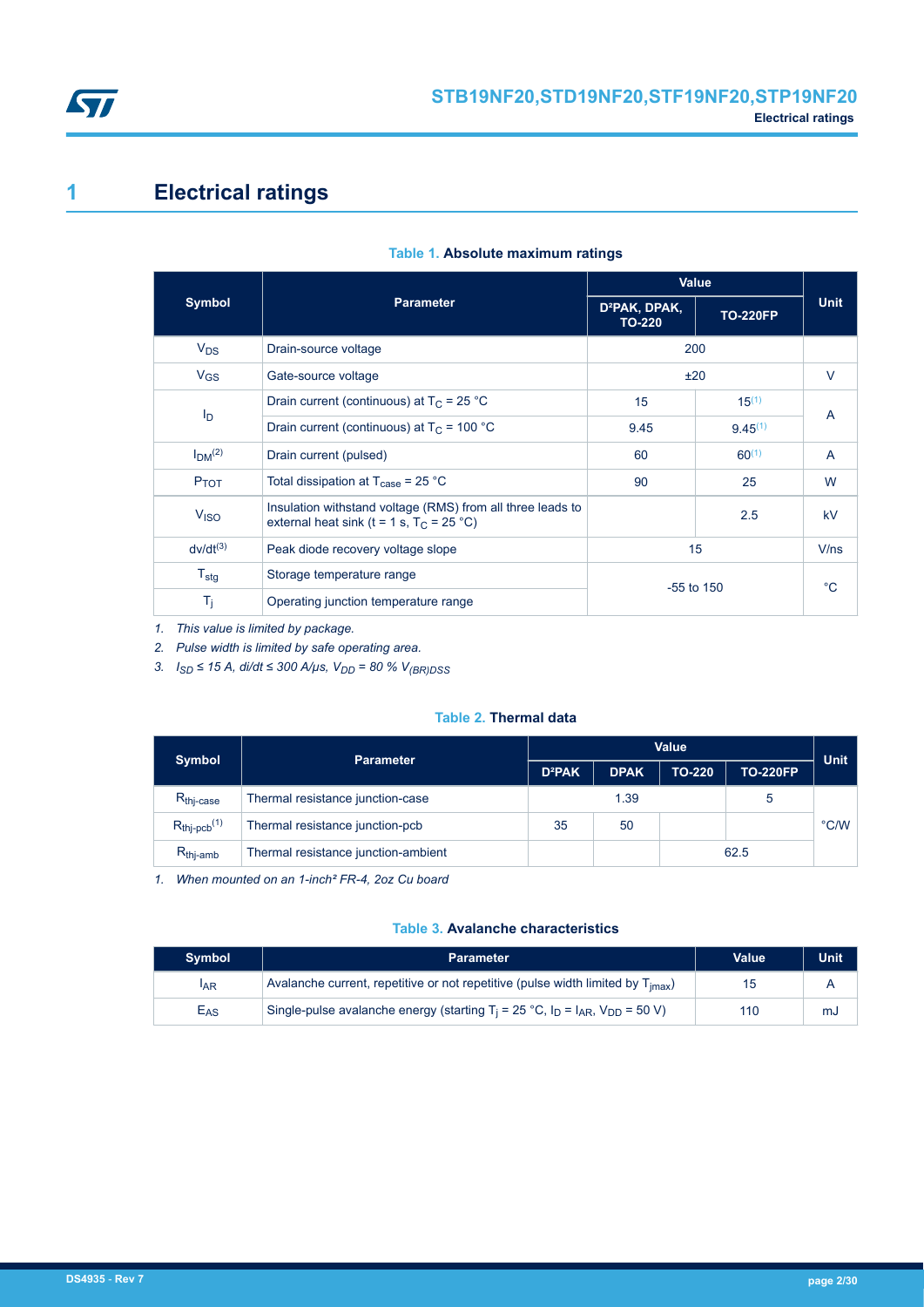<span id="page-2-0"></span>

# **2 Electrical characteristics**

### $(T_{\text{case}} = 25 \text{ °C}$  unless otherwise specified)

| <b>Symbol</b> | <b>Parameter</b>                  | <b>Test conditions</b>                                    | Min.          | Typ. | Max. | <b>Unit</b> |
|---------------|-----------------------------------|-----------------------------------------------------------|---------------|------|------|-------------|
| $V_{(BR)DSS}$ | Drain-source breakdown voltage    | $V_{GS} = 0$ V, $I_D = 1$ mA                              | 200           |      |      | v           |
|               | Zero gate voltage drain current   | $V_{GS}$ = 0 V, $V_{DS}$ = 200 V                          |               |      | 1    | μA          |
| <b>IDSS</b>   |                                   | $V_{GS}$ = 0 V, $V_{DS}$ = 200 V,<br>$T_C = 125 °C^{(1)}$ |               |      | 10   |             |
| lgss          | Gate-body leakage current         | $V_{DS} = 0 V$ , $V_{GS} = \pm 20 V$                      |               |      | ±100 | nA          |
| $V_{GS(th)}$  | Gate threshold voltage            | $V_{DS} = V_{GS}$ , $I_D = 250 \mu A$                     | $\mathcal{P}$ | 3    | 4    | $\vee$      |
| $R_{DS(on)}$  | Static drain-source on-resistance | $V_{GS}$ = 10 V, $I_D$ = 7.5 A                            |               | 0.11 | 0.16 | Ω           |

**Table 4. Static**

*1. Defined by design, not subject to production test.*

### **Table 5. Dynamic**

| <b>Symbol</b>    | <b>Parameter</b>             | <b>Test conditions</b>                                     | Min.                     | Typ. | Max.                     | <b>Unit</b> |
|------------------|------------------------------|------------------------------------------------------------|--------------------------|------|--------------------------|-------------|
| $C_{iss}$        | Input capacitance            |                                                            | $\overline{\phantom{0}}$ | 800  |                          |             |
| C <sub>oss</sub> | Output capacitance           | $V_{DS}$ = 25 V, f = 1 MHz, $V_{GS}$ = 0 V                 | $\overline{\phantom{0}}$ | 165  |                          | pF          |
| C <sub>rss</sub> | Reverse transfer capacitance |                                                            | $\overline{\phantom{0}}$ | 26   |                          |             |
| $Q_g$            | Total gate charge            | $V_{DD}$ = 160 V, $I_D$ = 15 A,                            | $\overline{\phantom{0}}$ | 24   |                          |             |
| $Q_{gs}$         | Gate-source charge           | $V_{GS}$ = 0 to 10 V                                       |                          | 4.4  |                          | nC          |
| $Q_{\text{gd}}$  | Gate-drain charge            | (see Figure 16. Test circuit for gate)<br>charge behavior) |                          | 11.6 | $\overline{\phantom{0}}$ |             |

### **Table 6. Switching times**

| <b>Symbol</b> | <b>Parameter</b>    | <b>Test conditions</b>                                                       | Min.                     | Typ. | Max.                     | Unit |
|---------------|---------------------|------------------------------------------------------------------------------|--------------------------|------|--------------------------|------|
| $t_{d(on)}$   | Turn-on delay time  | $V_{DD}$ = 100 V, $I_D$ = 7.5 A,                                             | $\overline{\phantom{0}}$ | 11.5 | $\overline{\phantom{0}}$ |      |
| <b>Lr</b>     | Rise time           | $R_G = 4.7 \Omega$ , $V_{GS} = 10 V$                                         | -                        | 22   |                          |      |
| $t_{d(off)}$  | Turn-off delay time | (see Figure 15. Test circuit for                                             | -                        | 19   |                          | ns   |
| tғ            | Fall time           | resistive load switching times and<br>Figure 20. Switching time<br>waveform) |                          | 11   |                          |      |

### **Table 7. Source-drain diode**

| <b>Symbol</b>   | <b>Parameter</b>              | <b>Test conditions</b>          | Min. | Typ. | Max. | <b>Unit</b> |
|-----------------|-------------------------------|---------------------------------|------|------|------|-------------|
| <sup>I</sup> SD | Source-drain current          |                                 |      |      | 15   | A           |
| $I_{SDM}^{(1)}$ | Source-drain current (pulsed) |                                 |      |      | 60   | A           |
| $V_{SD}^{(2)}$  | Forward on voltage            | $I_{SD}$ = 15 A, $V_{GS}$ = 0 V |      |      | 1.6  |             |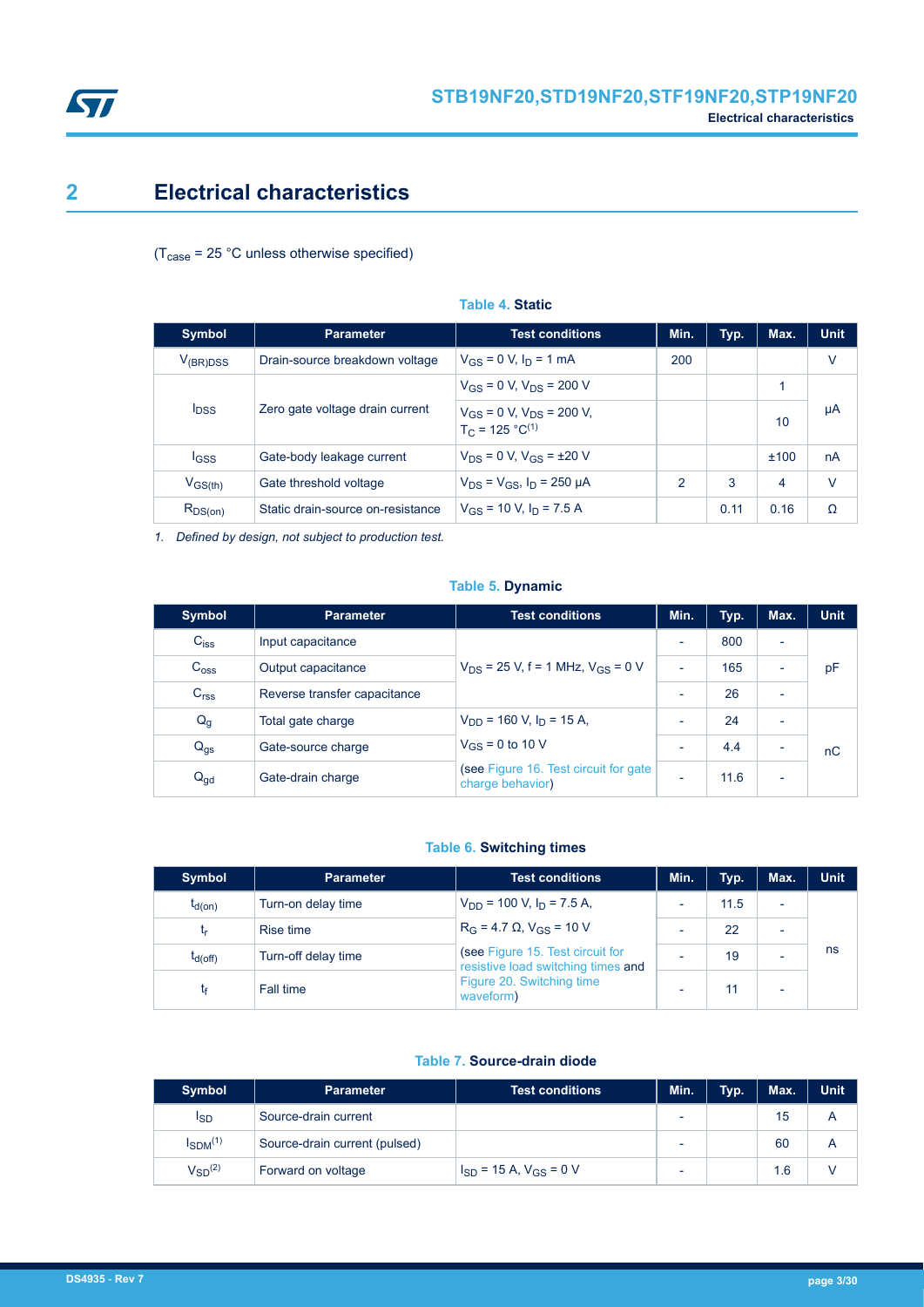<span id="page-3-0"></span>

| <b>Symbol</b> | <b>Parameter</b>         | <b>Test conditions</b>                                                                    | Min. | Typ. | Max. | <b>Unit</b> |
|---------------|--------------------------|-------------------------------------------------------------------------------------------|------|------|------|-------------|
| $t_{rr}$      | Reverse recovery time    | $I_{SD}$ = 15 A, di/dt = 100 A/µs,                                                        |      | 125  |      | ns          |
| $Q_{rr}$      | Reverse recovery charge  | $V_{DD} = 50 V$                                                                           |      | 0.55 |      | μC          |
| <b>IRRM</b>   | Reverse recovery current | (see Figure 17. Test circuit for<br>inductive load switching and diode<br>recovery times) |      | 8.8  |      | А           |
| $t_{rr}$      | Reverse recovery time    | $I_{SD}$ = 15 A, di/dt = 100 A/us,                                                        |      | 148  |      | ns          |
| $Q_{rr}$      | Reverse recovery charge  | $V_{DD}$ = 50 V, T <sub>i</sub> = 150 °C                                                  |      | 0.73 |      | μC          |
| <b>IRRM</b>   | Reverse recovery current | (see Figure 17. Test circuit for<br>inductive load switching and diode<br>recovery times) |      | 9.9  |      | А           |

*1. Pulse width is limited by safe operating area.*

*2. Pulse test: pulse duration = 300 µs, duty cycle 1.5%.*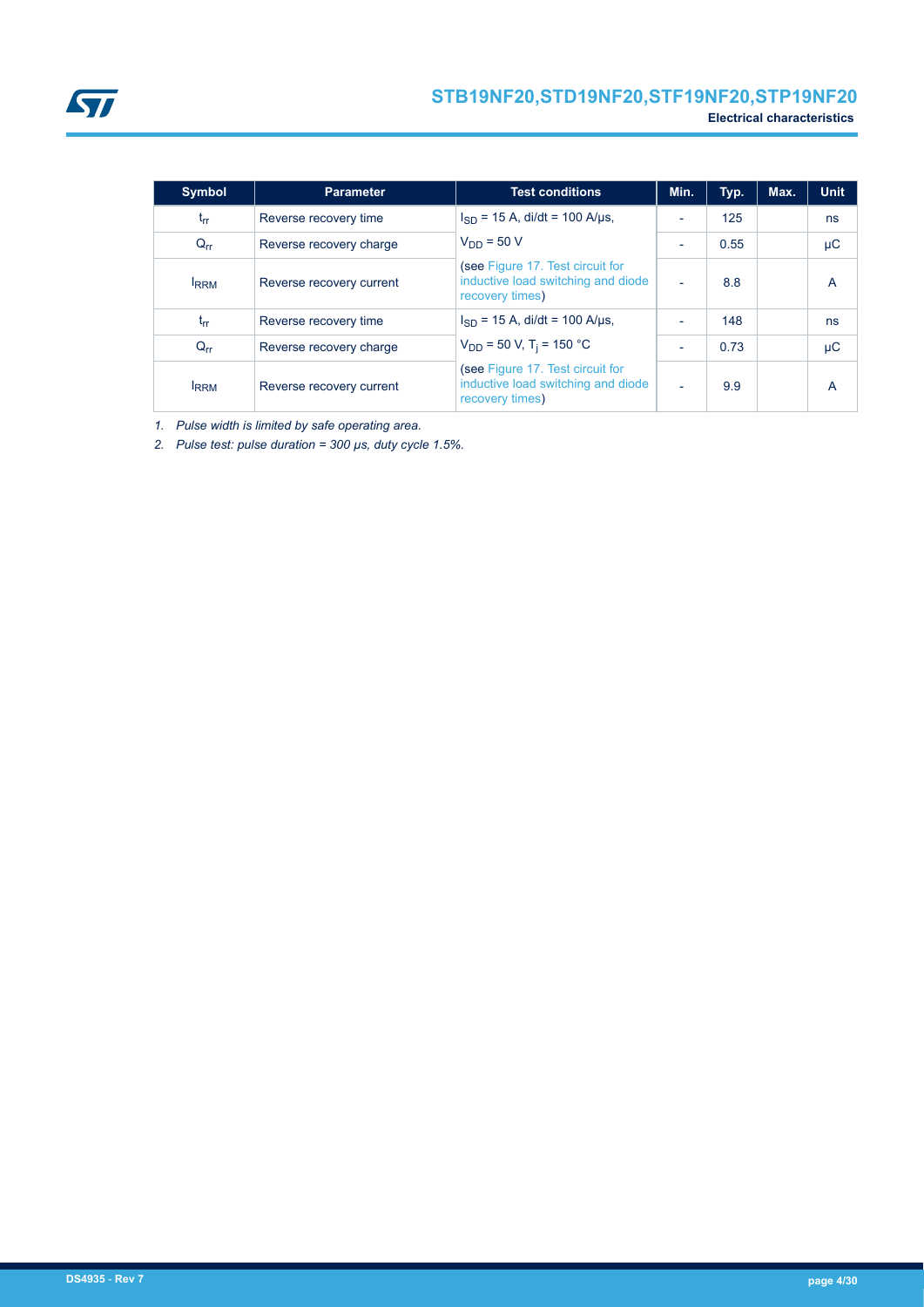<span id="page-4-0"></span>

# **2.1 Electrical characteristics (curves)**







K GC20940  $10$ ≐o o -0.02  $= 0.01$ Single pulse  $Z_{th}$ =K\*R<sub>ti</sub>  $10 - 2$  $\delta = t_p/T$  $10^{-3}$   $10^{-4}$  $\overline{t}_{p}$  (s) 10 -3 10 -2 10 -1 10 0

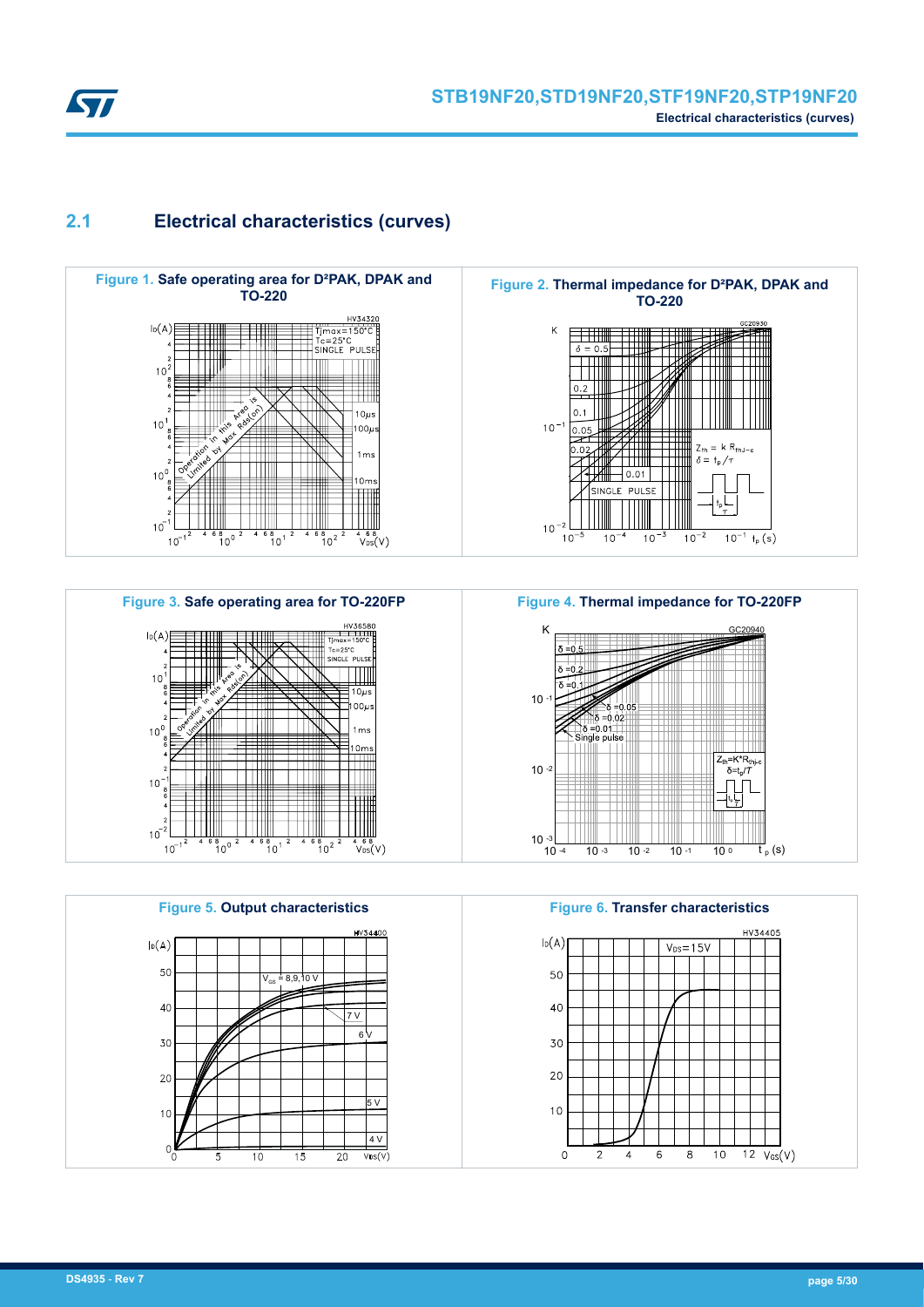













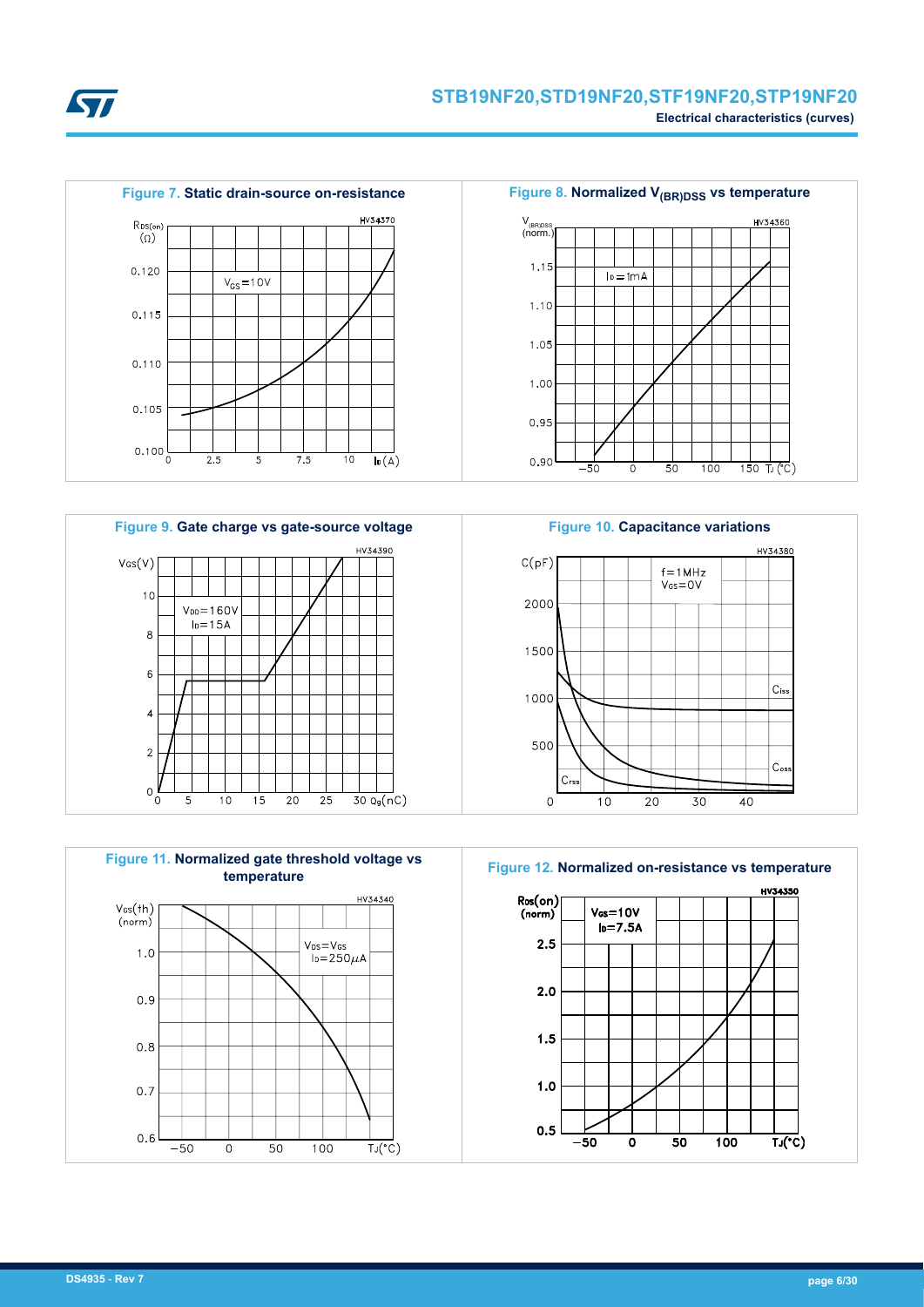

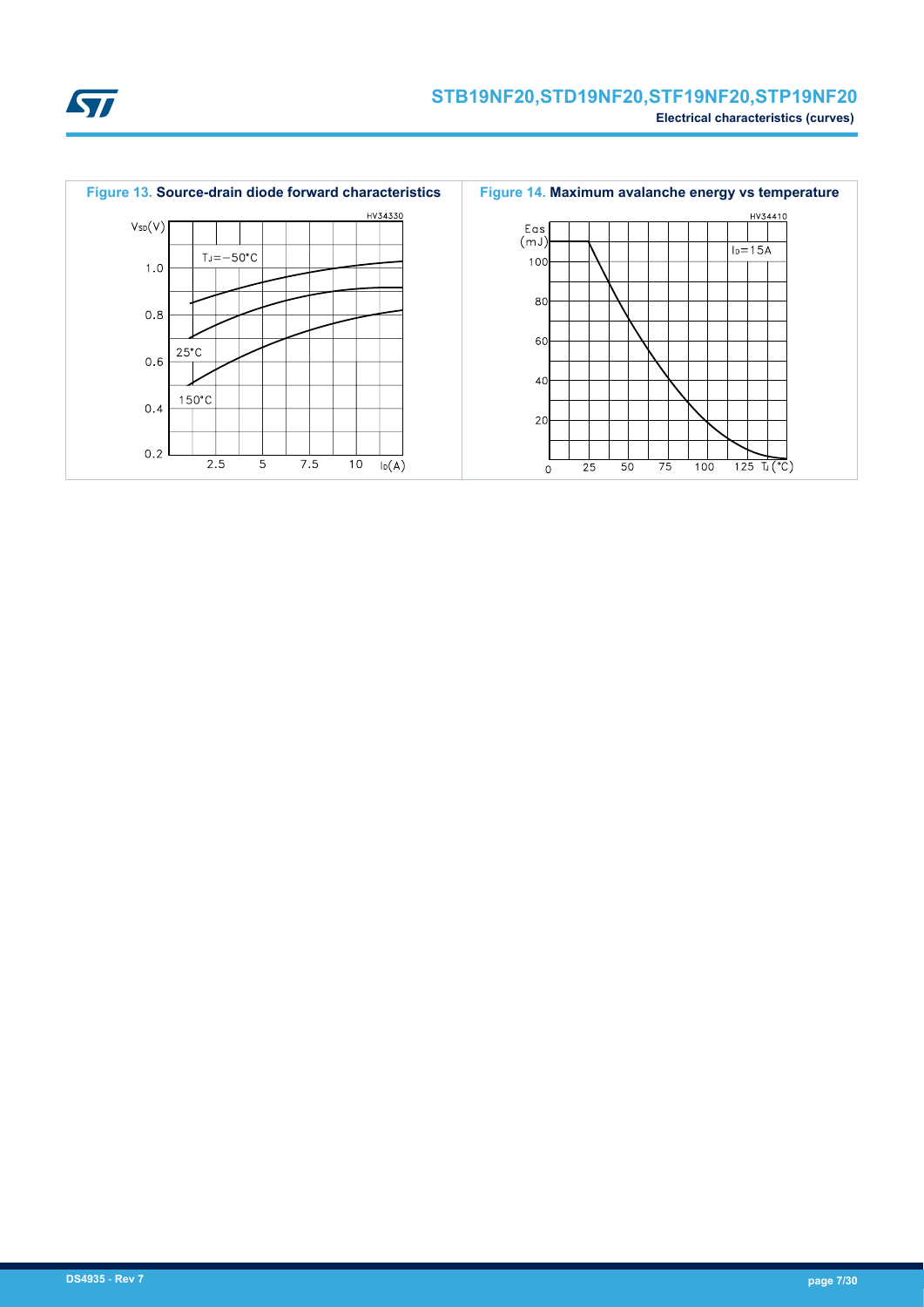<span id="page-7-0"></span>

# **3 Test circuits**







AM01469v1

 $\mathsf{V}_{\mathsf{G}}$ 

 $1 kQ$ 

oVor



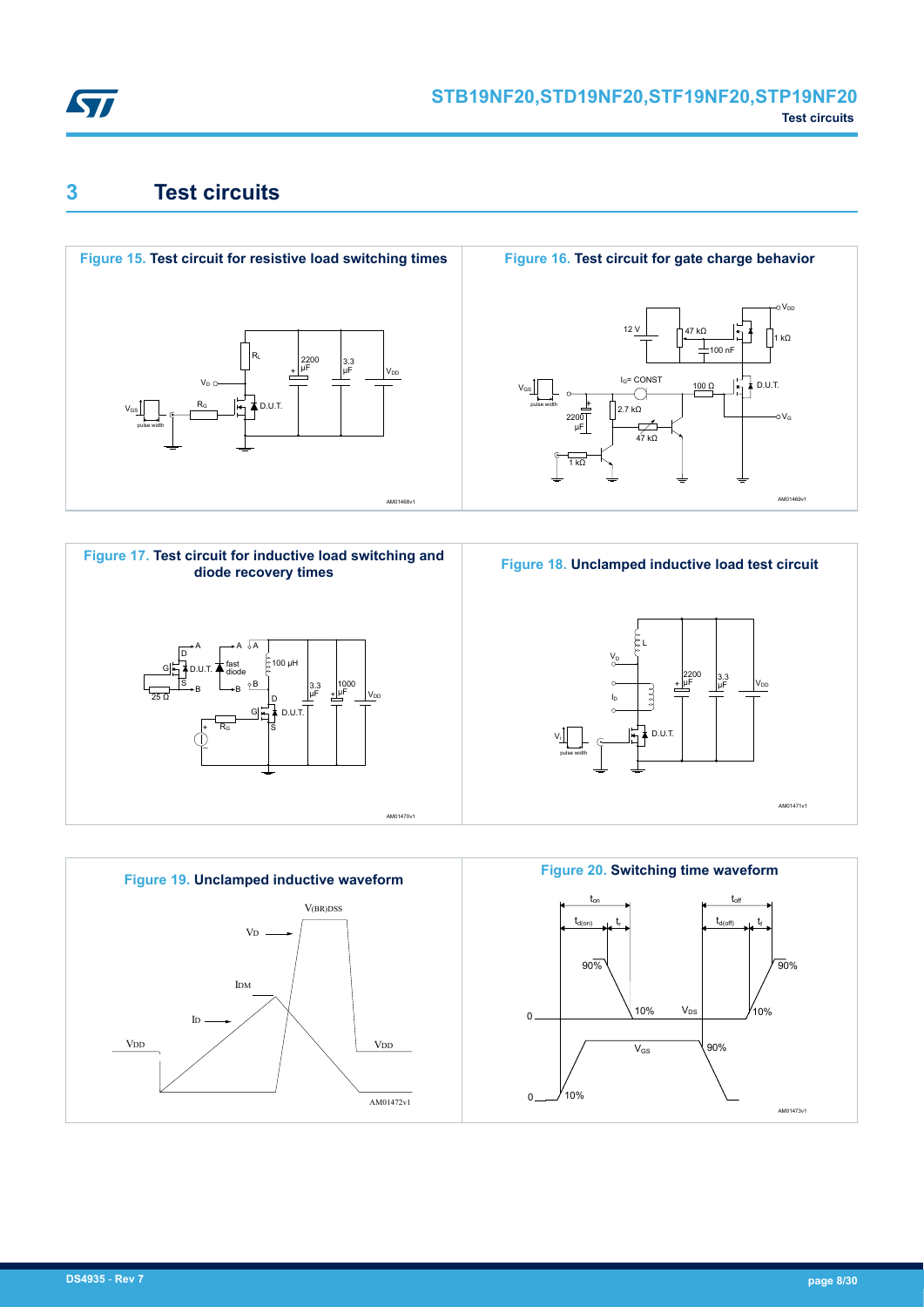<span id="page-8-0"></span>

# **4 Ordering information**

| Order code | <b>Marking</b> | Package         | Packing       |
|------------|----------------|-----------------|---------------|
| STB19NF20  |                | $D^2$ PAK       | Tape and reel |
| STD19NF20  | <b>19NF20</b>  | <b>DPAK</b>     |               |
| STF19NF20  |                | <b>TO-220FP</b> | Tube          |
| STP19NF20  |                | TO-220          |               |

#### **Table 8. Order codes**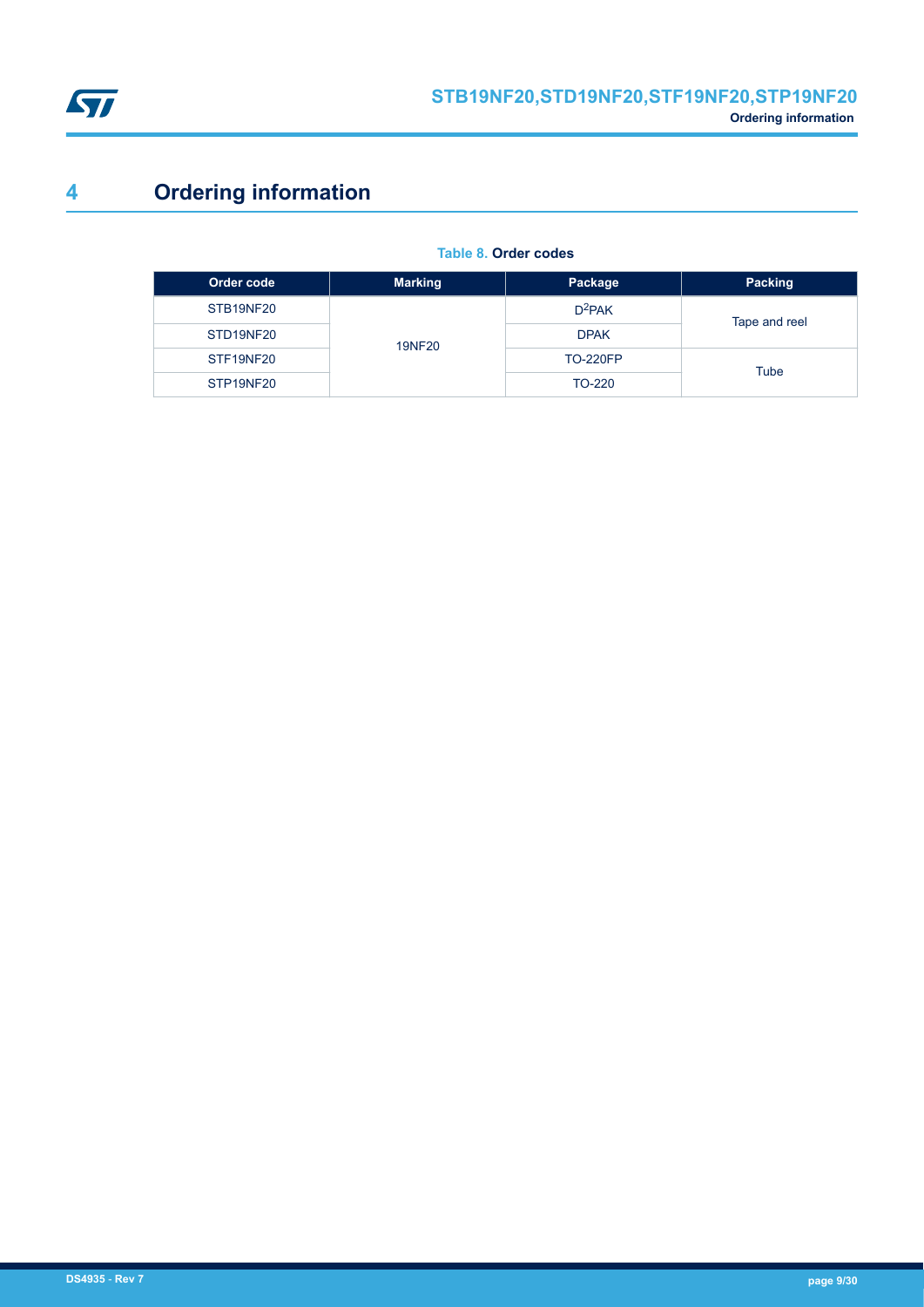<span id="page-9-0"></span>

# **5 Package information**

In order to meet environmental requirements, ST offers these devices in different grades of ECOPACK® packages, depending on their level of environmental compliance. ECOPACK® specifications, grade definitions and product status are available at: [www.st.com.](http://www.st.com) ECOPACK® is an ST trademark.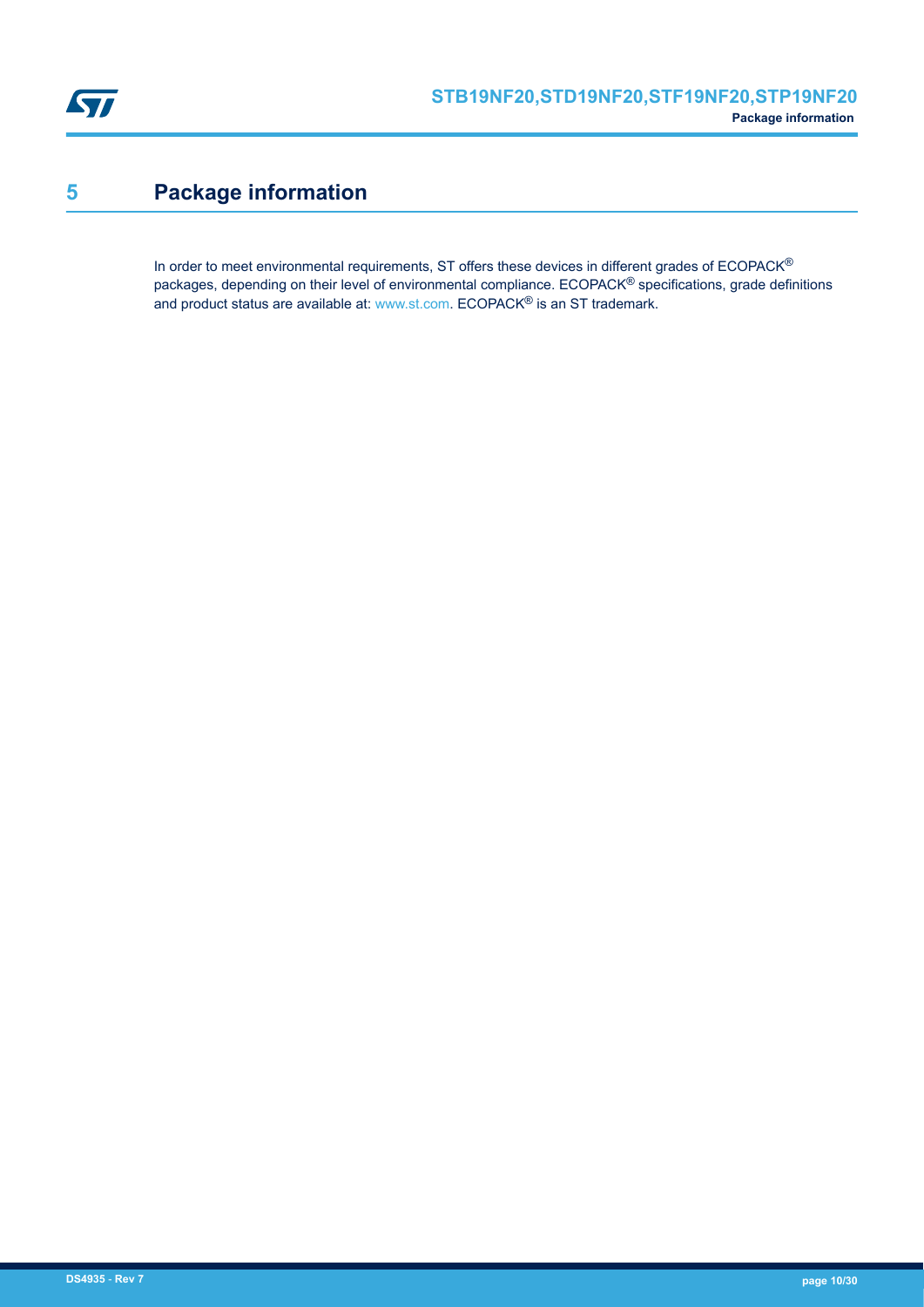

# **5.1 D²PAK (TO-263) type A package information**

## **Figure 21. D²PAK (TO-263) type A package outline**

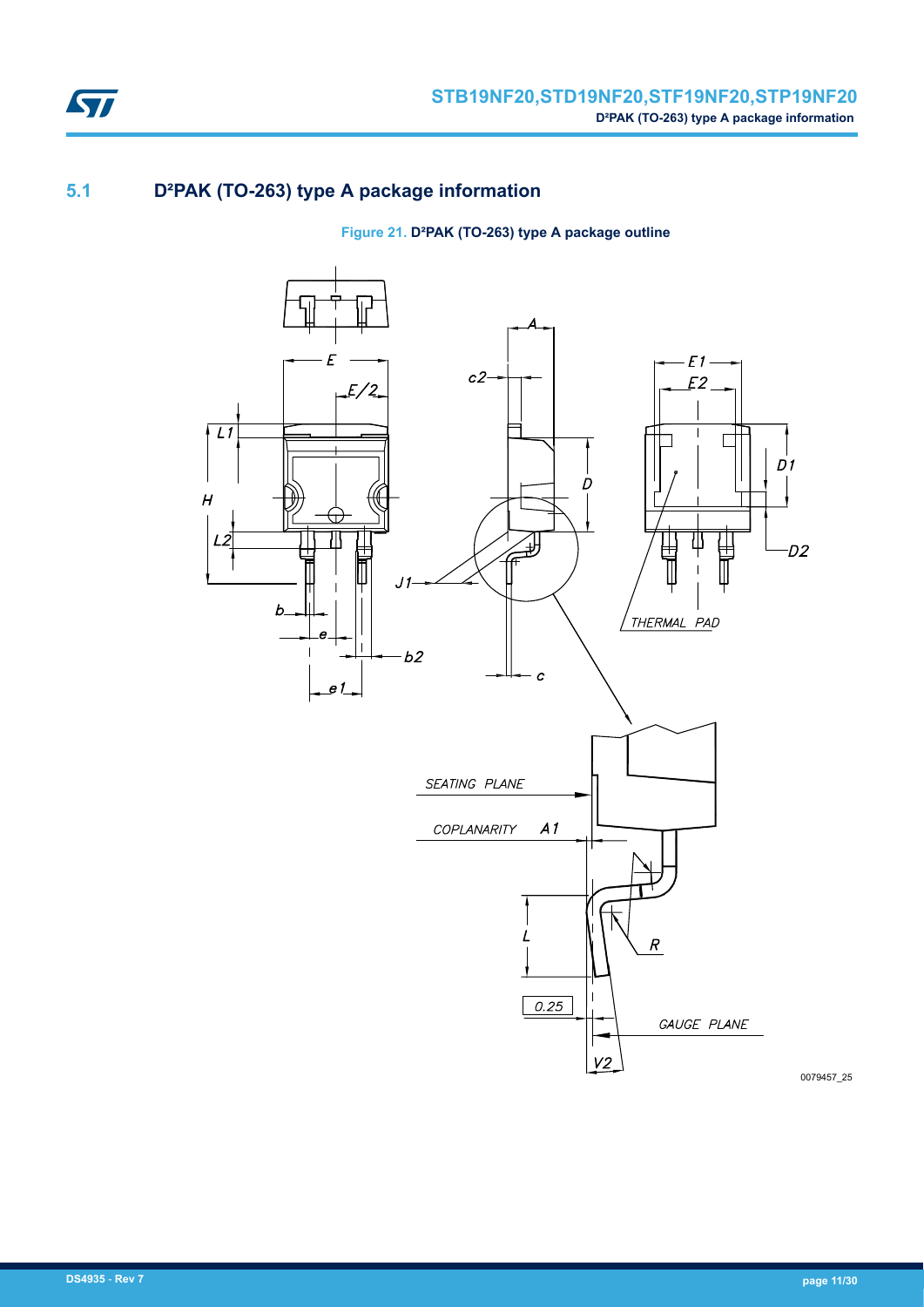

<span id="page-11-0"></span>

| Dim.                                                        | mm          |      |             |  |  |
|-------------------------------------------------------------|-------------|------|-------------|--|--|
|                                                             | Min.        | Typ. | Max.        |  |  |
| $\mathsf{A}$                                                | 4.40        |      | 4.60        |  |  |
| A1                                                          | 0.03        |      | 0.23        |  |  |
| $\mathsf b$                                                 | 0.70        |      | 0.93        |  |  |
| b2                                                          | 1.14        |      | 1.70        |  |  |
| $\mathbf c$                                                 | 0.45        |      | 0.60        |  |  |
| c2                                                          | 1.23        |      | 1.36        |  |  |
| $\mathsf D$                                                 | 8.95        |      | 9.35        |  |  |
| D <sub>1</sub>                                              | 7.50        | 7.75 | 8.00        |  |  |
| D <sub>2</sub>                                              | 1.10        | 1.30 | 1.50        |  |  |
| $\mathsf E$                                                 | 10.00       |      | 10.40       |  |  |
| E <sub>1</sub>                                              | 8.30        | 8.50 | 8.70        |  |  |
| E2                                                          | 6.85        | 7.05 | 7.25        |  |  |
| ${\bf e}$                                                   |             | 2.54 |             |  |  |
| e <sub>1</sub>                                              | 4.88        |      | 5.28        |  |  |
| $\mathsf{H}% _{\mathbb{R}}^{1}\left( \mathbb{R}^{2}\right)$ | 15.00       |      | 15.85       |  |  |
| J1                                                          | 2.49        |      | 2.69        |  |  |
| $\mathsf L$                                                 | 2.29        |      | 2.79        |  |  |
| L1                                                          | 1.27        |      | 1.40        |  |  |
| L2                                                          | 1.30        |      | 1.75        |  |  |
| ${\sf R}$                                                   |             | 0.40 |             |  |  |
| V <sub>2</sub>                                              | $0^{\circ}$ |      | $8^{\circ}$ |  |  |

### **Table 9. D²PAK (TO-263) type A package mechanical data**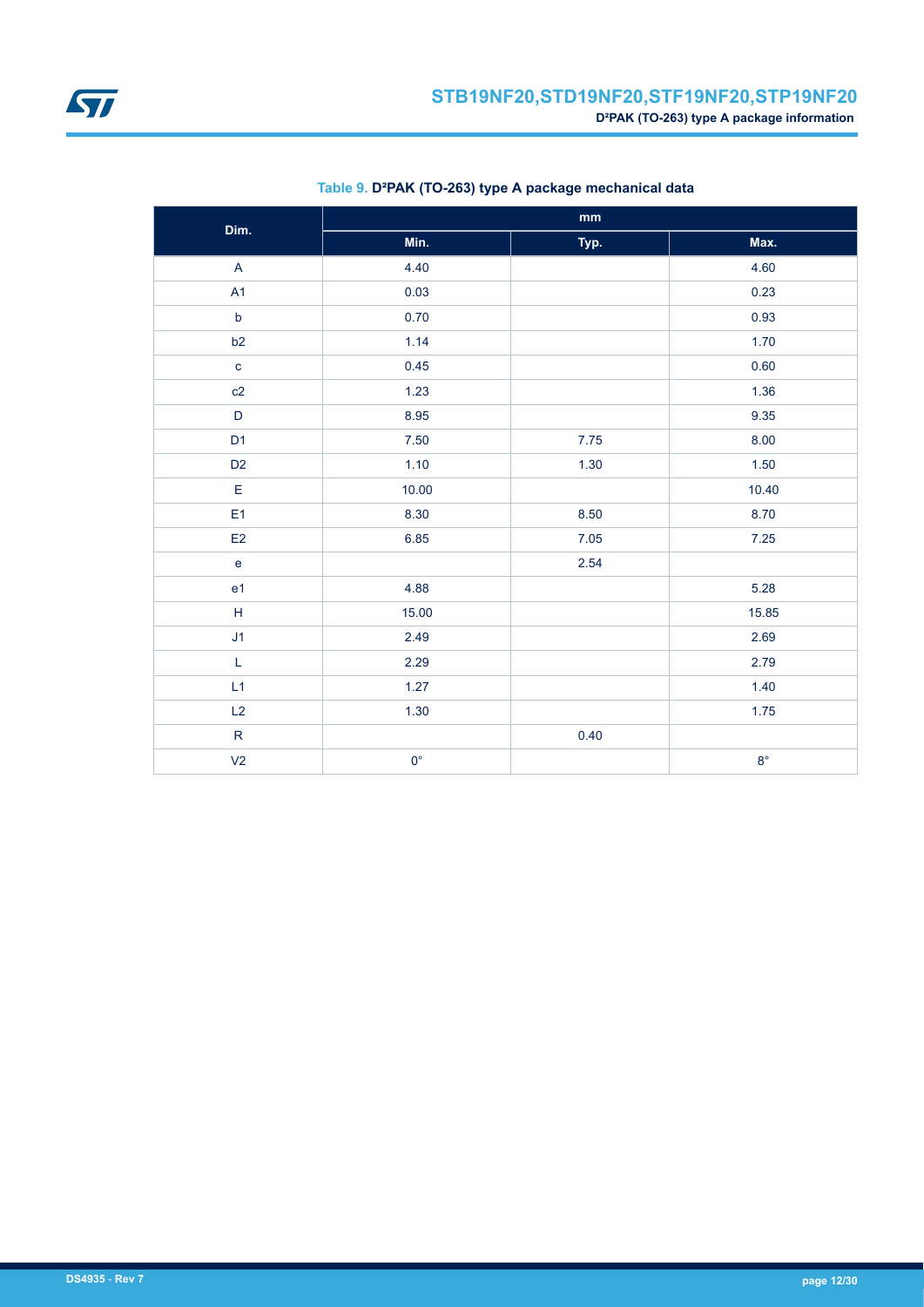

# **5.2 D²PAK (TO-263) type B package information**

**Figure 22. D²PAK (TO-263) type B package outline**



0079457\_25\_B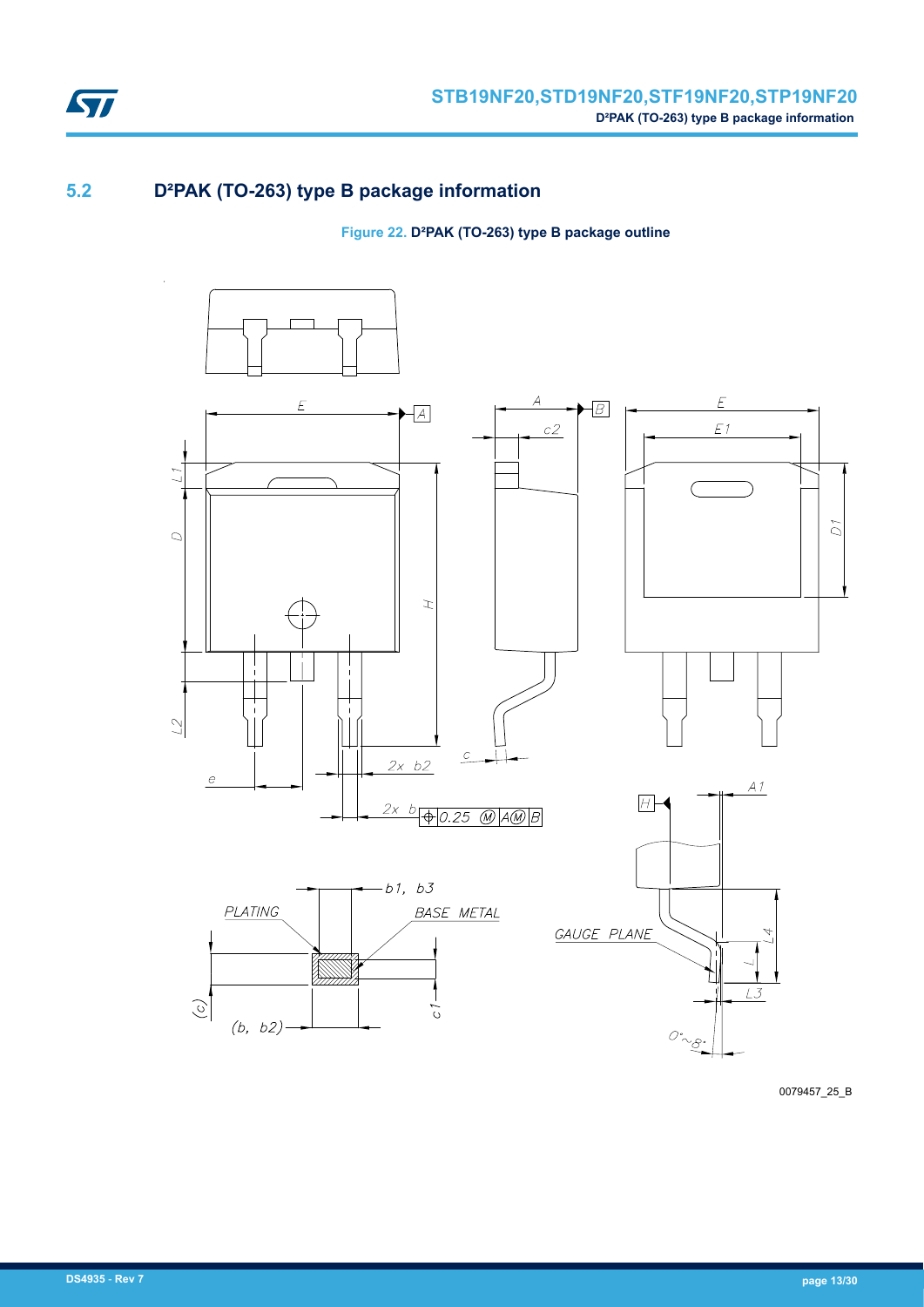

| Dim.                                       | $\mathop{\text{mm}}\nolimits$ |          |       |  |  |
|--------------------------------------------|-------------------------------|----------|-------|--|--|
|                                            | Min.                          | Typ.     | Max.  |  |  |
| A                                          | 4.36                          |          | 4.56  |  |  |
| A <sub>1</sub>                             | $\pmb{0}$                     |          | 0.25  |  |  |
| $\mathsf b$                                | 0.70                          |          | 0.90  |  |  |
| b1                                         | 0.51                          |          | 0.89  |  |  |
| b2                                         | 1.17                          |          | 1.37  |  |  |
| b3                                         | 1.36                          |          | 1.46  |  |  |
| $\mathbf{C}$                               | 0.38                          |          | 0.694 |  |  |
| c1                                         | 0.38                          |          | 0.534 |  |  |
| c2                                         | 1.19                          |          | 1.34  |  |  |
| $\mathsf{D}%$                              | 8.60                          |          | 9.00  |  |  |
| D <sub>1</sub>                             | 6.90                          |          | 7.50  |  |  |
| E                                          | 10.15                         |          | 10.55 |  |  |
| E1                                         | 8.10                          |          | 8.70  |  |  |
| $\mathbf{e}% _{0}\left( \mathbf{1}\right)$ |                               | 2.54 BSC |       |  |  |
| $\mathsf H$                                | 15.00                         |          | 15.60 |  |  |
| L                                          | 1.90                          |          | 2.50  |  |  |
| L1                                         |                               |          | 1.65  |  |  |
| L2                                         |                               |          | 1.78  |  |  |
| L3                                         |                               | 0.25     |       |  |  |
| L4                                         | 4.78                          |          | 5.28  |  |  |

### **Table 10. D²PAK (TO-263) type B mechanical data**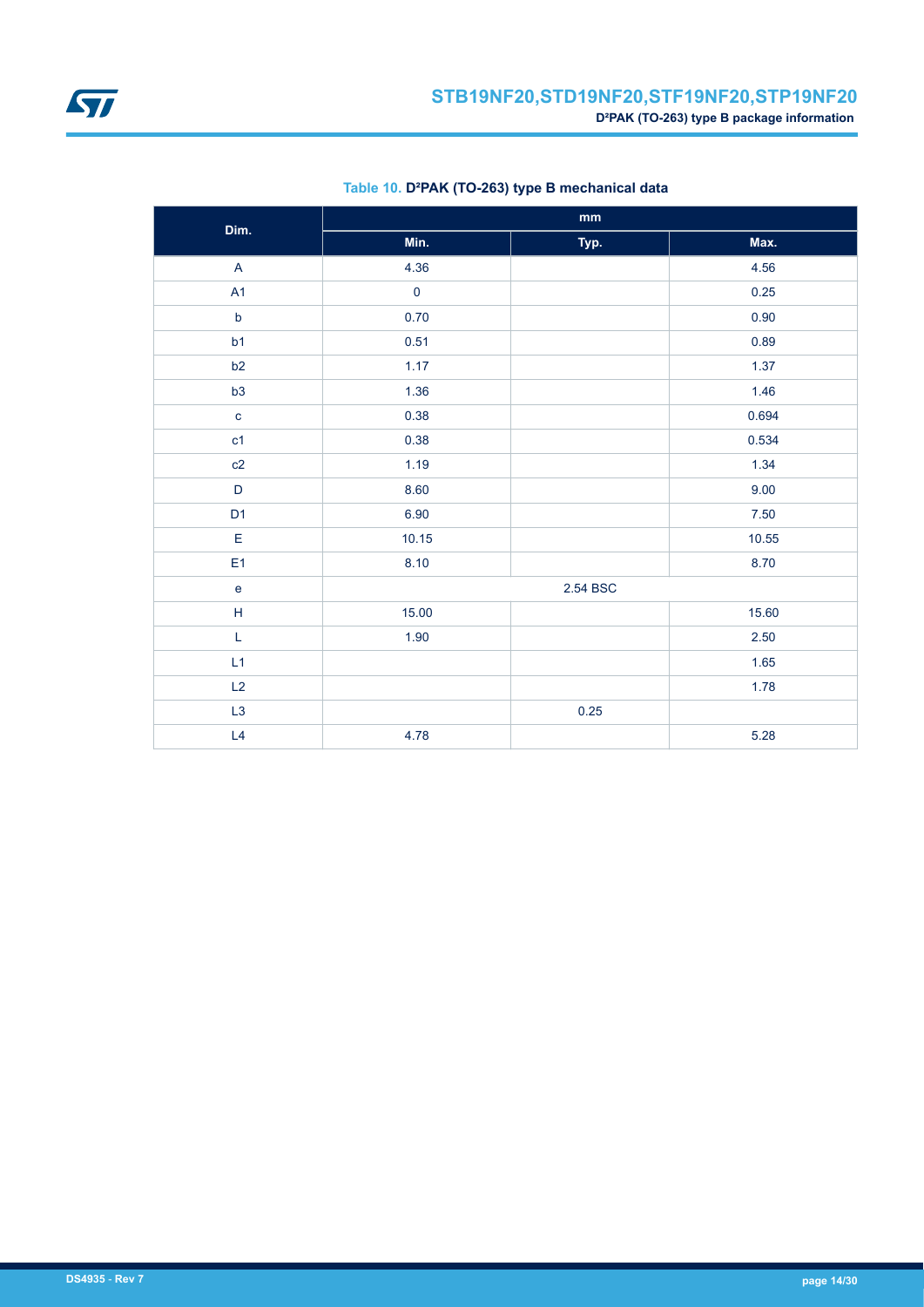

### <span id="page-14-0"></span>**Figure 23. D²PAK (TO-263) recommended footprint (dimensions are in mm)**

Footprint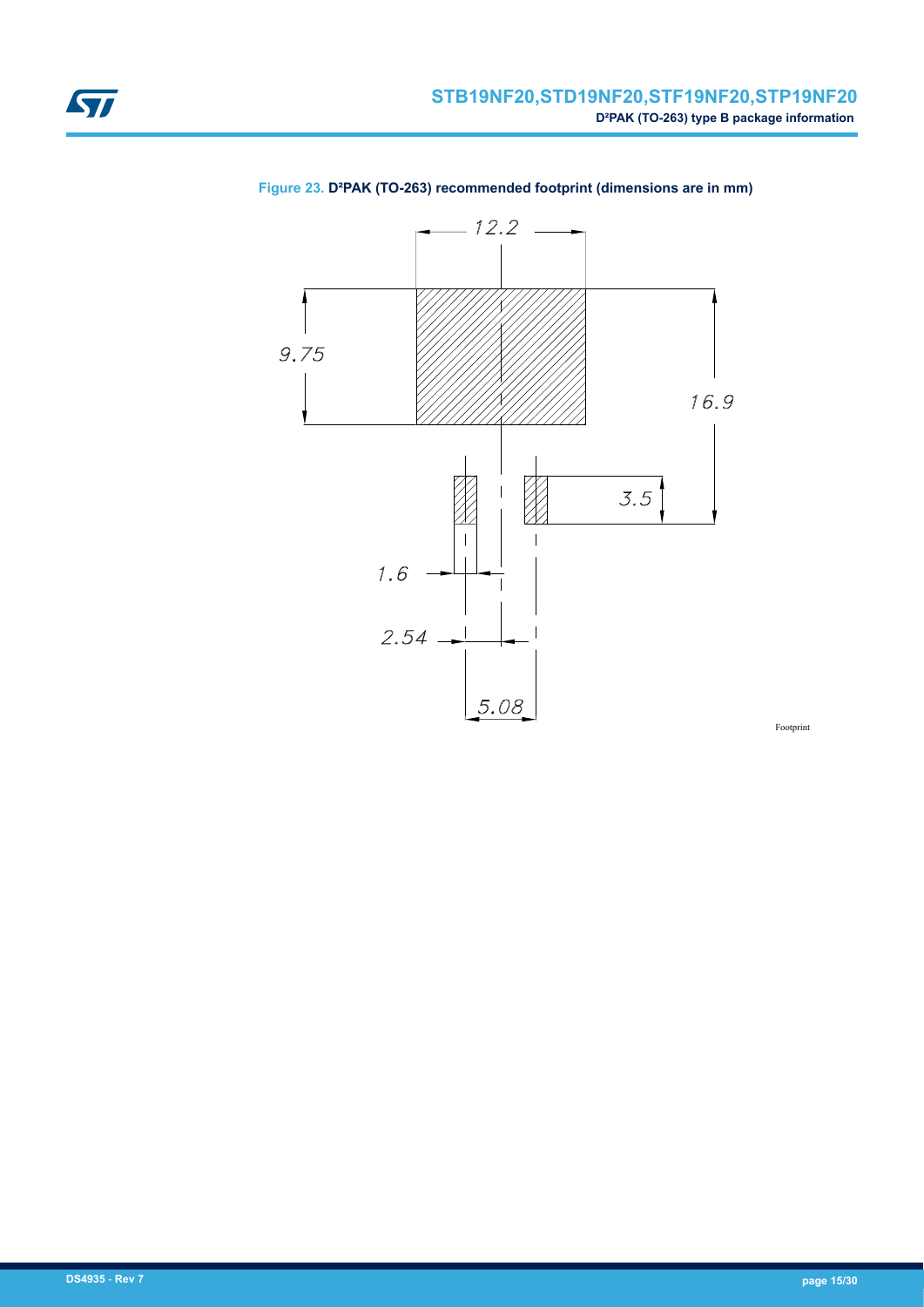

# **5.3 DPAK (TO-252) type A2 package information**

**Figure 24. DPAK (TO-252) type A2 package outline**





0068772\_type-A2\_rev25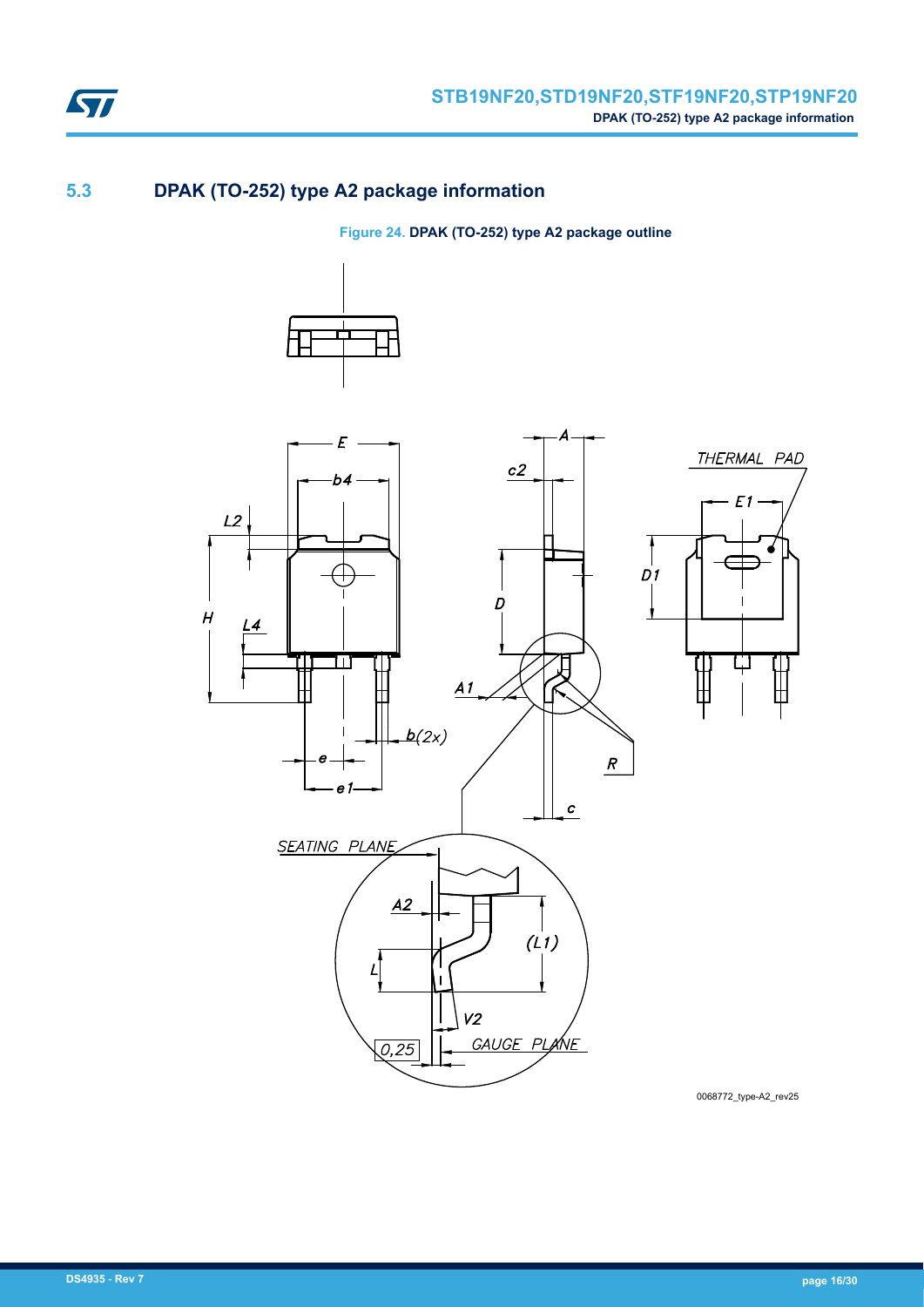<span id="page-16-0"></span>

| Dim.           | $\mathop{\text{mm}}\nolimits$ |          |             |  |  |
|----------------|-------------------------------|----------|-------------|--|--|
|                | Min.                          | Typ.     | Max.        |  |  |
| A              | 2.20                          |          | 2.40        |  |  |
| A1             | 0.90                          |          | 1.10        |  |  |
| A2             | 0.03                          |          | 0.23        |  |  |
| $\mathsf b$    | 0.64                          |          | 0.90        |  |  |
| b <sub>4</sub> | 5.20                          |          | 5.40        |  |  |
| $\mathbf c$    | 0.45                          |          | 0.60        |  |  |
| c2             | 0.48                          |          | 0.60        |  |  |
| $\mathsf D$    | 6.00                          |          | 6.20        |  |  |
| D <sub>1</sub> | 4.95                          | 5.10     | 5.25        |  |  |
| E              | 6.40                          |          | 6.60        |  |  |
| E <sub>1</sub> | 5.10                          | 5.20     | 5.30        |  |  |
| $\mathsf e$    | 2.159                         | 2.286    | 2.413       |  |  |
| e <sub>1</sub> | 4.445                         | 4.572    | 4.699       |  |  |
| H              | 9.35                          |          | 10.10       |  |  |
| L              | 1.00                          |          | $1.50$      |  |  |
| L1             | 2.60                          | 2.80     | 3.00        |  |  |
| L2             | 0.65                          | $0.80\,$ | 0.95        |  |  |
| L4             | 0.60                          |          | 1.00        |  |  |
| ${\sf R}$      |                               | 0.20     |             |  |  |
| V <sub>2</sub> | $0^{\circ}$                   |          | $8^{\circ}$ |  |  |

### **Table 11. DPAK (TO-252) type A2 mechanical data**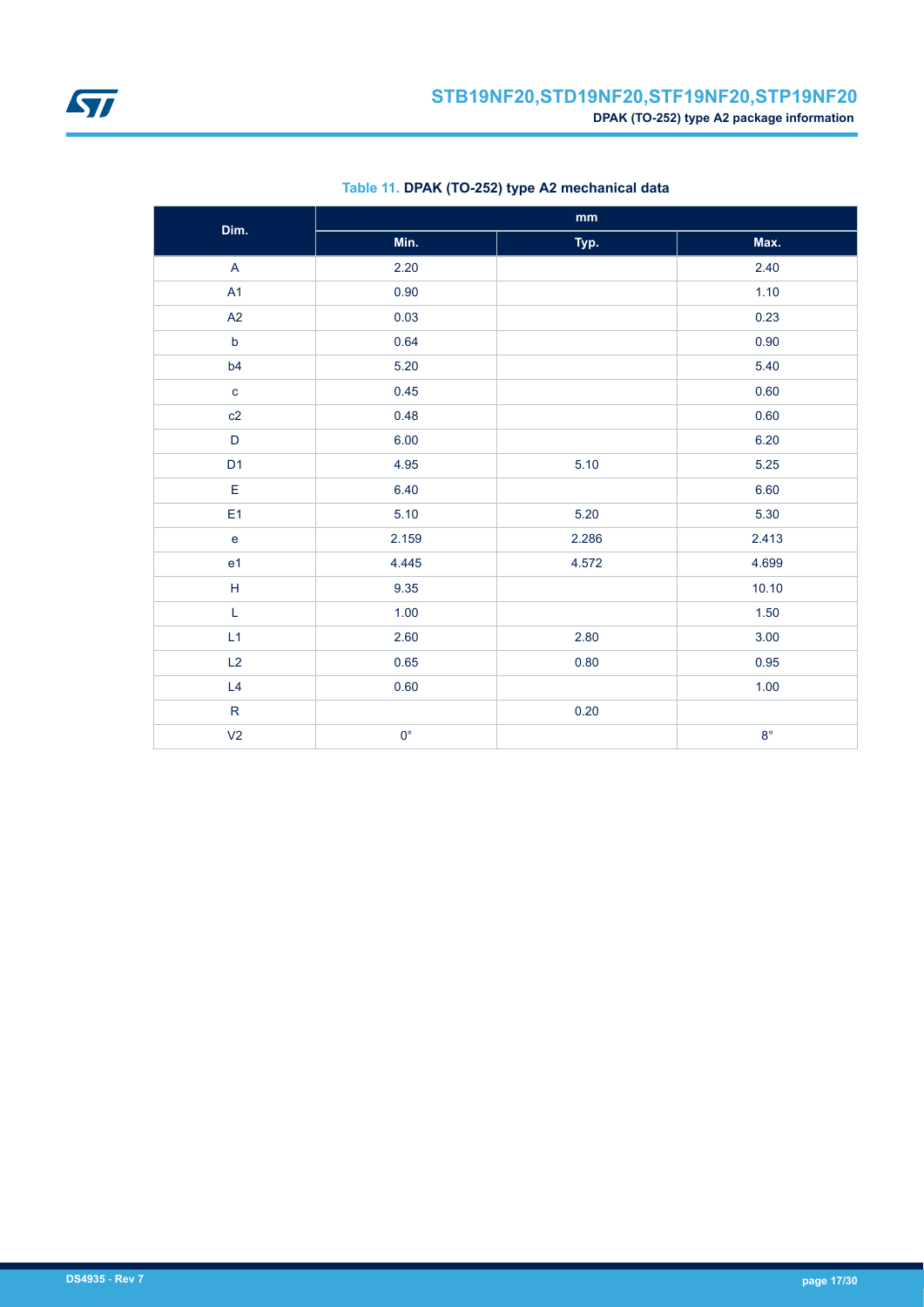

# **5.4 DPAK (TO-252) type C2 package information**

**Figure 25. DPAK (TO-252) type C2 package outline**











0068772\_C2\_25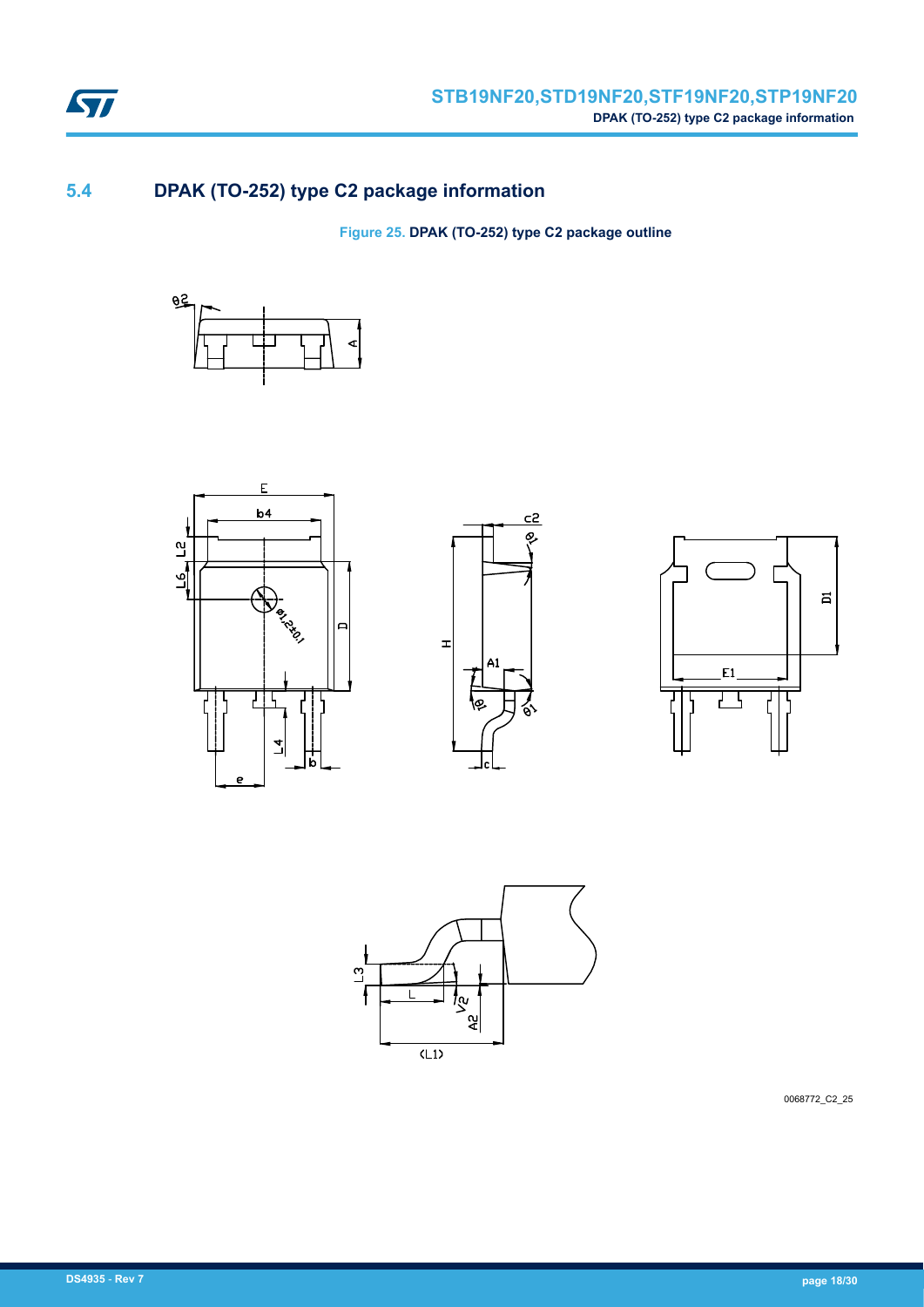

| Dim.           | $\mathop{\text{mm}}\nolimits$ |             |             |  |  |
|----------------|-------------------------------|-------------|-------------|--|--|
|                | Min.                          | Typ.        | Max.        |  |  |
| $\overline{A}$ | 2.20                          | 2.30        | 2.38        |  |  |
| A1             | 0.90                          | 1.01        | 1.10        |  |  |
| A2             | 0.00                          |             | 0.10        |  |  |
| $\mathsf b$    | 0.72                          |             | 0.85        |  |  |
| b4             | 5.13                          | 5.33        | 5.46        |  |  |
| $\mathbf{C}$   | 0.47                          |             | 0.60        |  |  |
| c2             | 0.47                          |             | 0.60        |  |  |
| $\mathsf D$    | 6.00                          | 6.10        | 6.20        |  |  |
| D <sub>1</sub> | 5.10                          |             | 5.60        |  |  |
| $\mathsf E$    | 6.50                          | 6.60        | 6.70        |  |  |
| E1             | 5.20                          |             | 5.50        |  |  |
| $\mathbf e$    | 2.186                         | 2.286       | 2.386       |  |  |
| $\mathsf H$    | 9.80                          | 10.10       | 10.40       |  |  |
| L              | 1.40                          | 1.50        | 1.70        |  |  |
| L1             |                               | 2.90 REF    |             |  |  |
| L2             | 0.90                          |             | 1.25        |  |  |
| L <sub>3</sub> |                               | 0.51 BSC    |             |  |  |
| L4             | 0.60                          | 0.80        | 1.00        |  |  |
| L <sub>6</sub> |                               | 1.80 BSC    |             |  |  |
| $\theta$ 1     | $5^{\circ}$                   | $7^{\circ}$ | $9^{\circ}$ |  |  |
| $\theta$ 2     | $5^{\circ}$                   | $7^{\circ}$ | $9^{\circ}$ |  |  |
| V <sub>2</sub> | $0^{\circ}$                   |             | $8^{\circ}$ |  |  |

### **Table 12. DPAK (TO-252) type C2 mechanical data**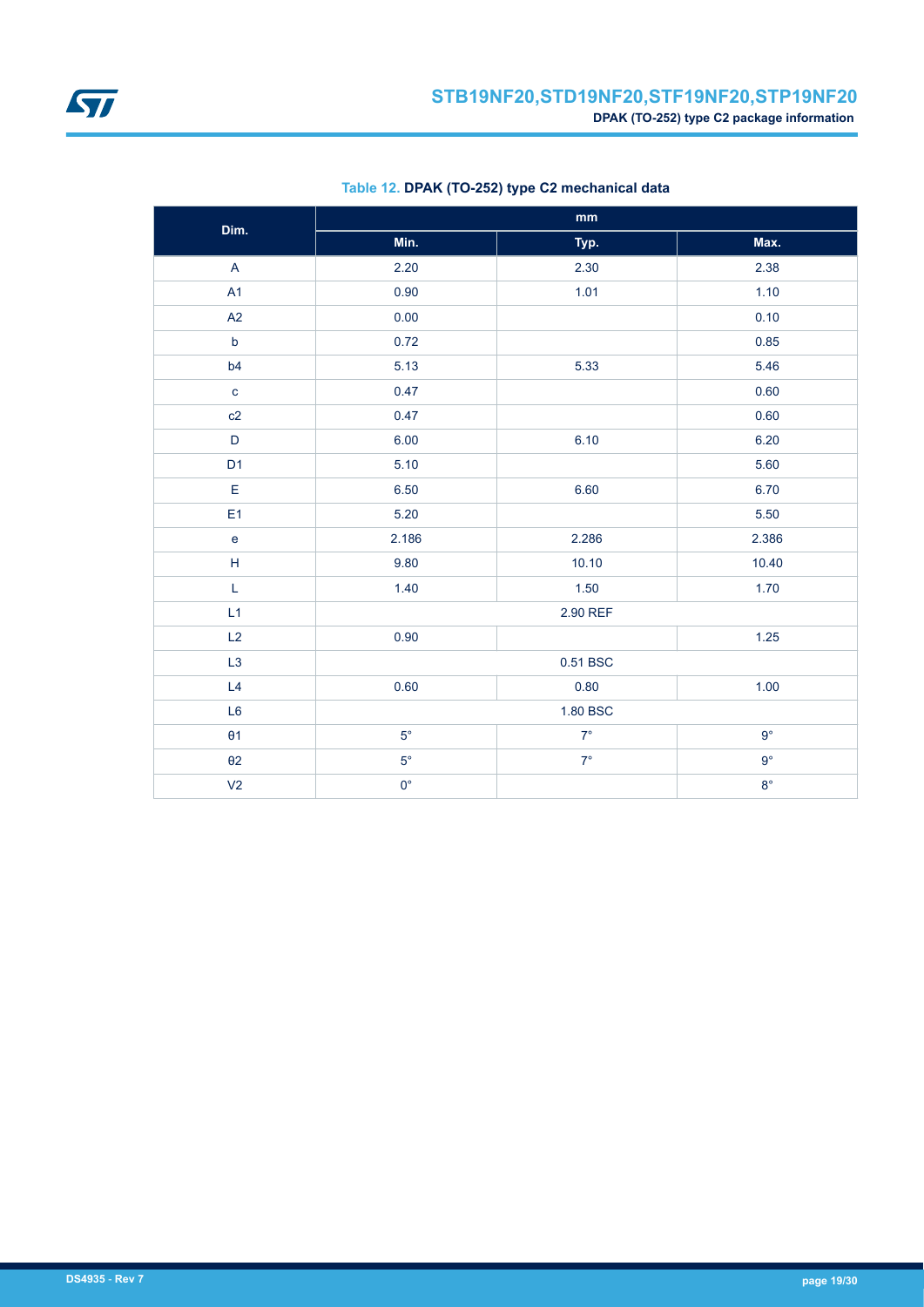

## <span id="page-19-0"></span>**Figure 26. DPAK (TO-252) recommended footprint (dimensions are in mm)**

FP\_0068772\_25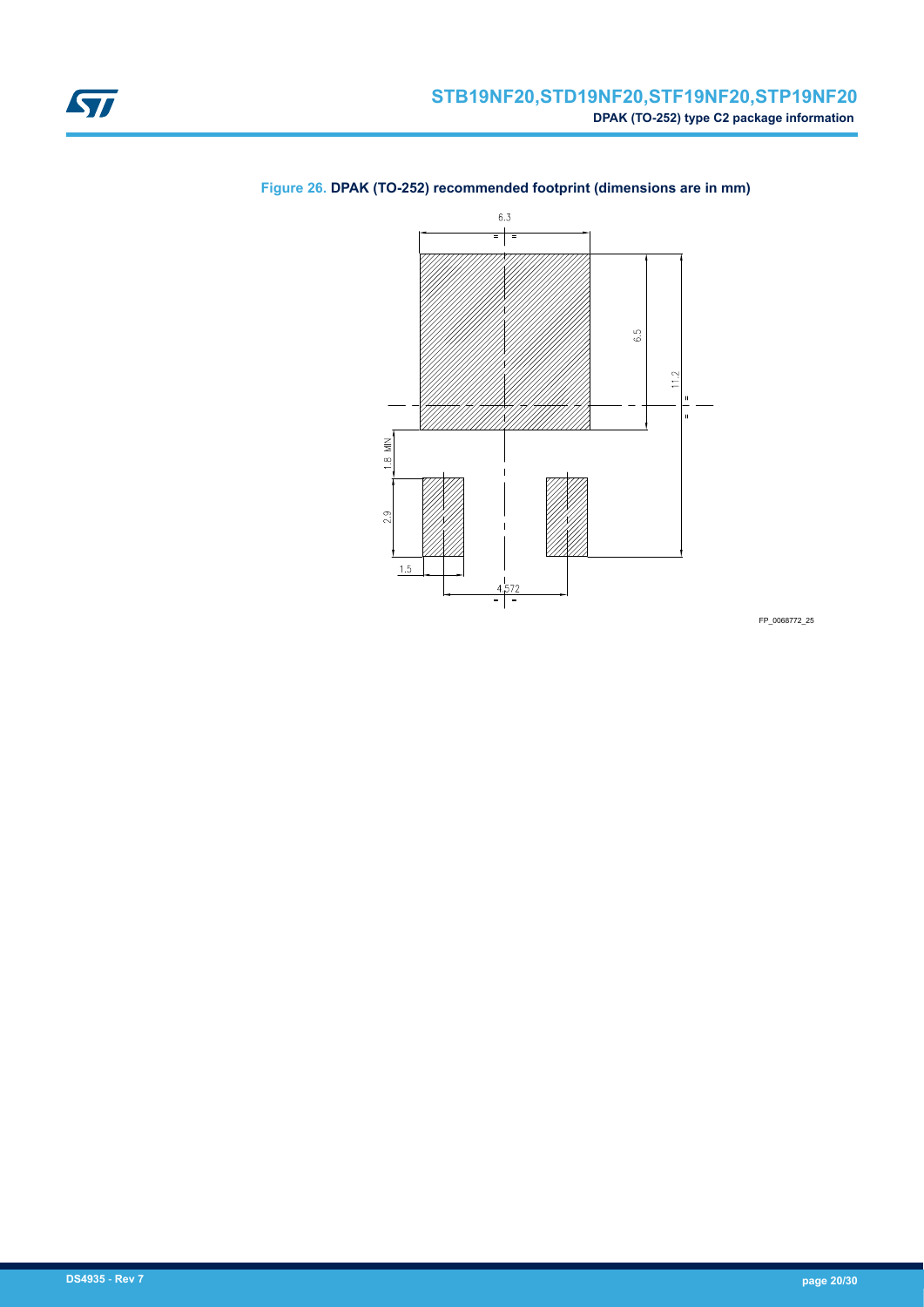

# **5.5 D²PAK and DPAK packing information**





AM08852v1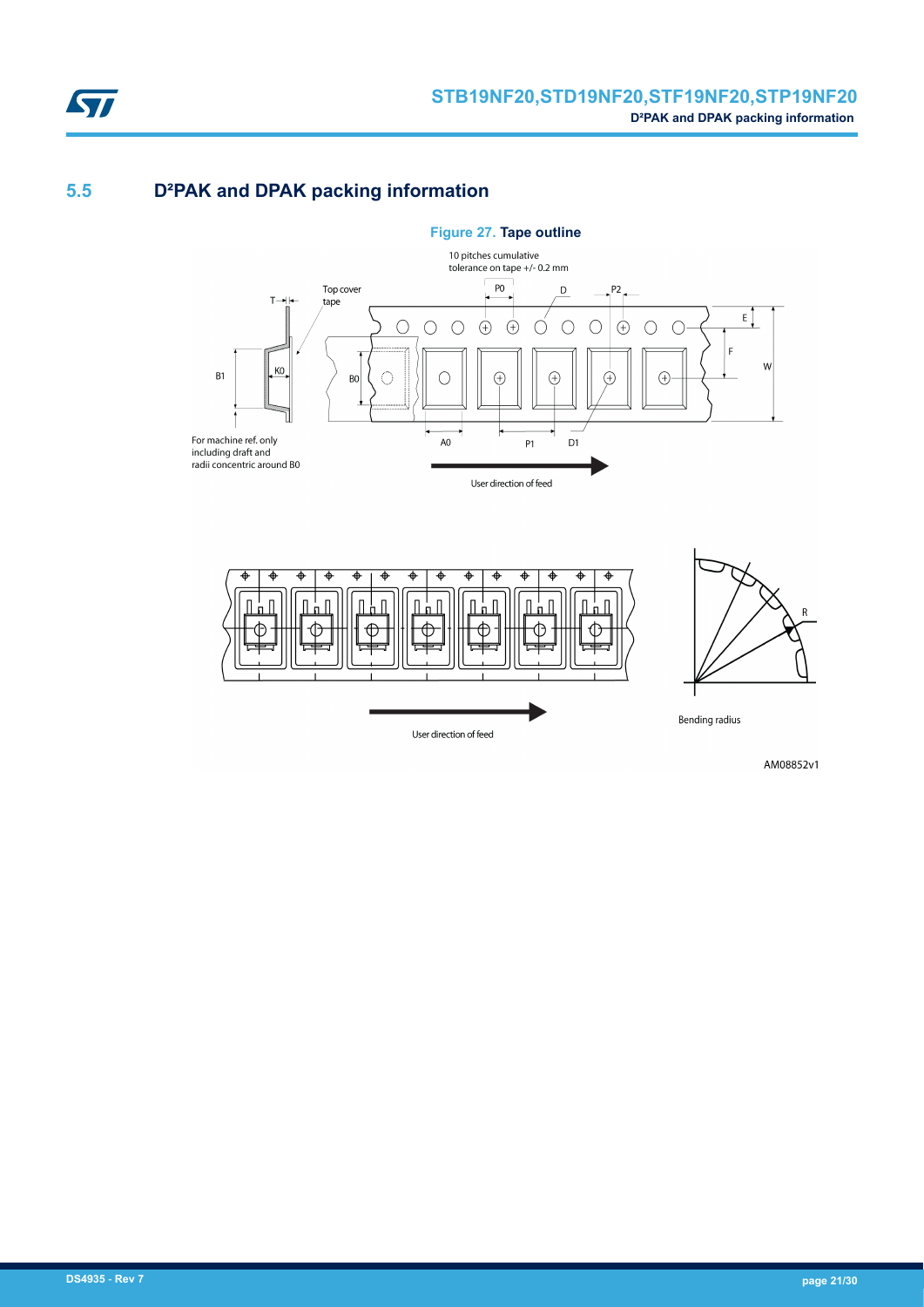

## **STB19NF20,STD19NF20,STF19NF20,STP19NF20 D²PAK and DPAK packing information**

**Figure 28. Reel outline**



AM06038v1

|  |  |  | Table 13. D <sup>2</sup> PAK tape and reel mechanical data |  |
|--|--|--|------------------------------------------------------------|--|
|--|--|--|------------------------------------------------------------|--|

| <b>Tape</b>    |                            | Reel |                      |      |      |
|----------------|----------------------------|------|----------------------|------|------|
| Dim.           | $\mathop{\rm mm}\nolimits$ |      | Dim.                 | mm   |      |
|                | Min.                       | Max. |                      | Min. | Max. |
| A <sub>0</sub> | 10.5                       | 10.7 | A                    |      | 330  |
| <b>B0</b>      | 15.7                       | 15.9 | $\sf B$              | 1.5  |      |
| D              | 1.5                        | 1.6  | $\mathsf C$          | 12.8 | 13.2 |
| D <sub>1</sub> | 1.59                       | 1.61 | $\mathsf{D}%$        | 20.2 |      |
| E              | 1.65                       | 1.85 | G                    | 24.4 | 26.4 |
| F              | 11.4                       | 11.6 | ${\sf N}$            | 100  |      |
| K <sub>0</sub> | 4.8                        | 5.0  | T                    |      | 30.4 |
| P <sub>0</sub> | 3.9                        | 4.1  |                      |      |      |
| P <sub>1</sub> | 11.9                       | 12.1 | <b>Base quantity</b> |      | 1000 |
| P <sub>2</sub> | 1.9                        | 2.1  | <b>Bulk quantity</b> |      | 1000 |
| ${\sf R}$      | 50                         |      |                      |      |      |
| T              | 0.25                       | 0.35 |                      |      |      |
| W              | 23.7                       | 24.3 |                      |      |      |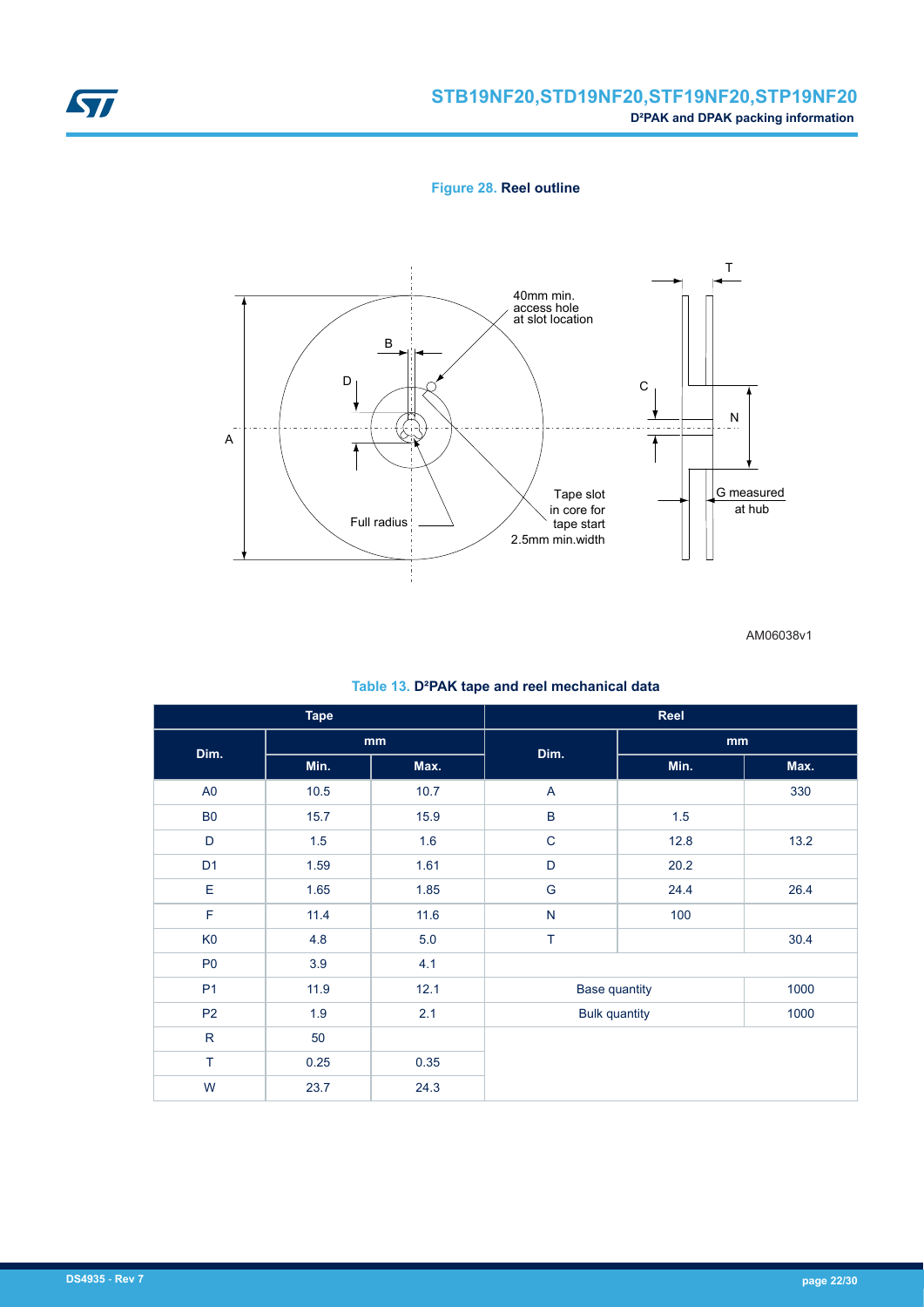<span id="page-22-0"></span>

| <b>Tape</b>    |      |                | Reel          |      |      |  |
|----------------|------|----------------|---------------|------|------|--|
| Dim.           | mm   |                | Dim.          |      | mm   |  |
|                | Min. | Max.           |               | Min. | Max. |  |
| A <sub>0</sub> | 6.8  | $\overline{7}$ | $\mathsf{A}$  |      | 330  |  |
| B <sub>0</sub> | 10.4 | 10.6           | $\sf B$       | 1.5  |      |  |
| <b>B1</b>      |      | 12.1           | $\mathbf C$   | 12.8 | 13.2 |  |
| D              | 1.5  | 1.6            | D             | 20.2 |      |  |
| D <sub>1</sub> | 1.5  |                | ${\mathsf G}$ | 16.4 | 18.4 |  |
| $\mathsf E$    | 1.65 | 1.85           | ${\sf N}$     | 50   |      |  |
| $\mathsf F$    | 7.4  | 7.6            | $\top$        |      | 22.4 |  |
| K <sub>0</sub> | 2.55 | 2.75           |               |      |      |  |
| P <sub>0</sub> | 3.9  | 4.1            | Base qty.     |      | 2500 |  |
| P <sub>1</sub> | 7.9  | 8.1            | Bulk qty.     |      | 2500 |  |
| P <sub>2</sub> | 1.9  | 2.1            |               |      |      |  |
| ${\sf R}$      | 40   |                |               |      |      |  |
| $\top$         | 0.25 | 0.35           |               |      |      |  |
| W              | 15.7 | 16.3           |               |      |      |  |

**Table 14. DPAK tape and reel mechanical data**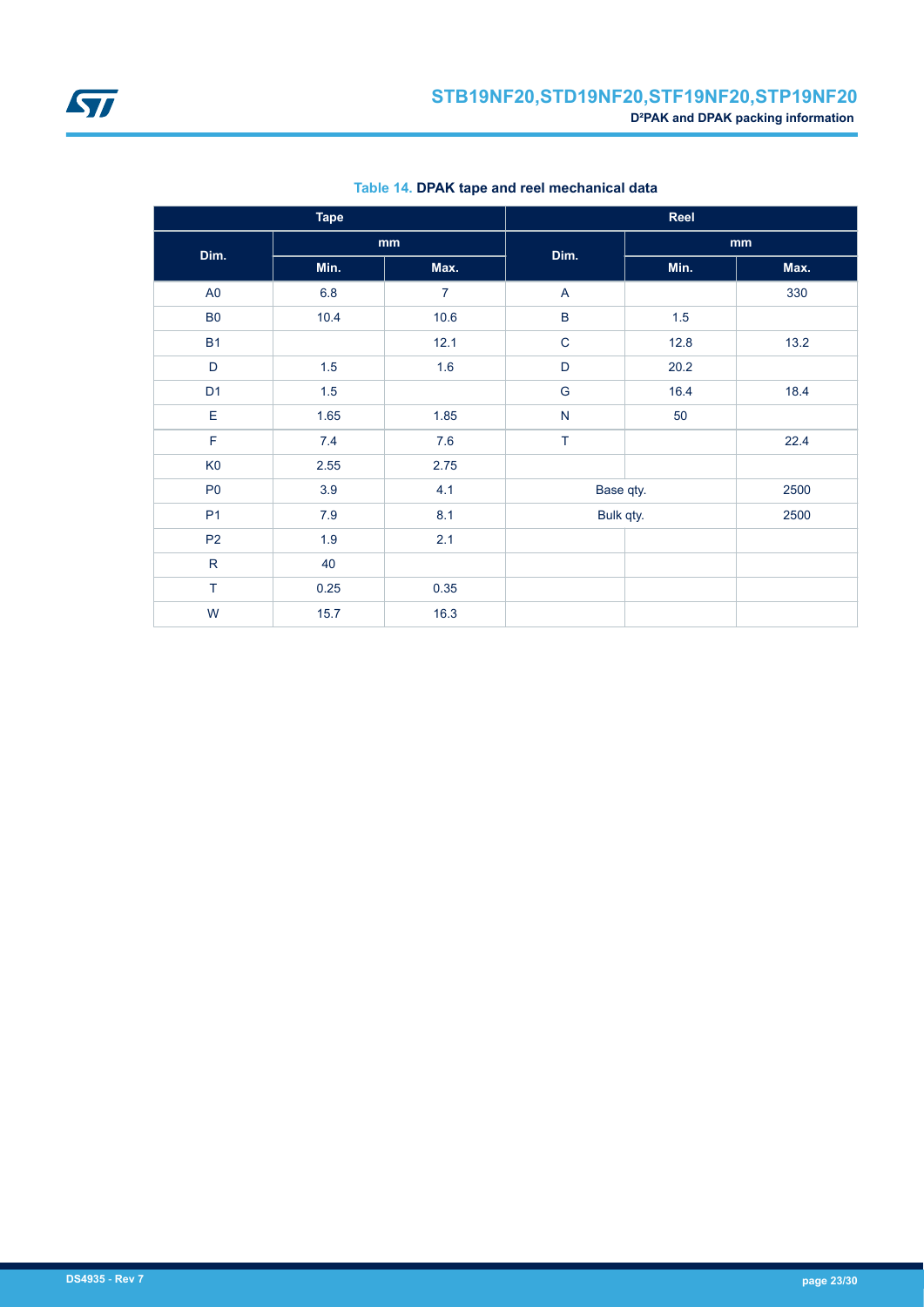

# **5.6 TO-220FP package information**

**Figure 29. TO-220FP package outline**



7012510\_Rev\_12\_B

ST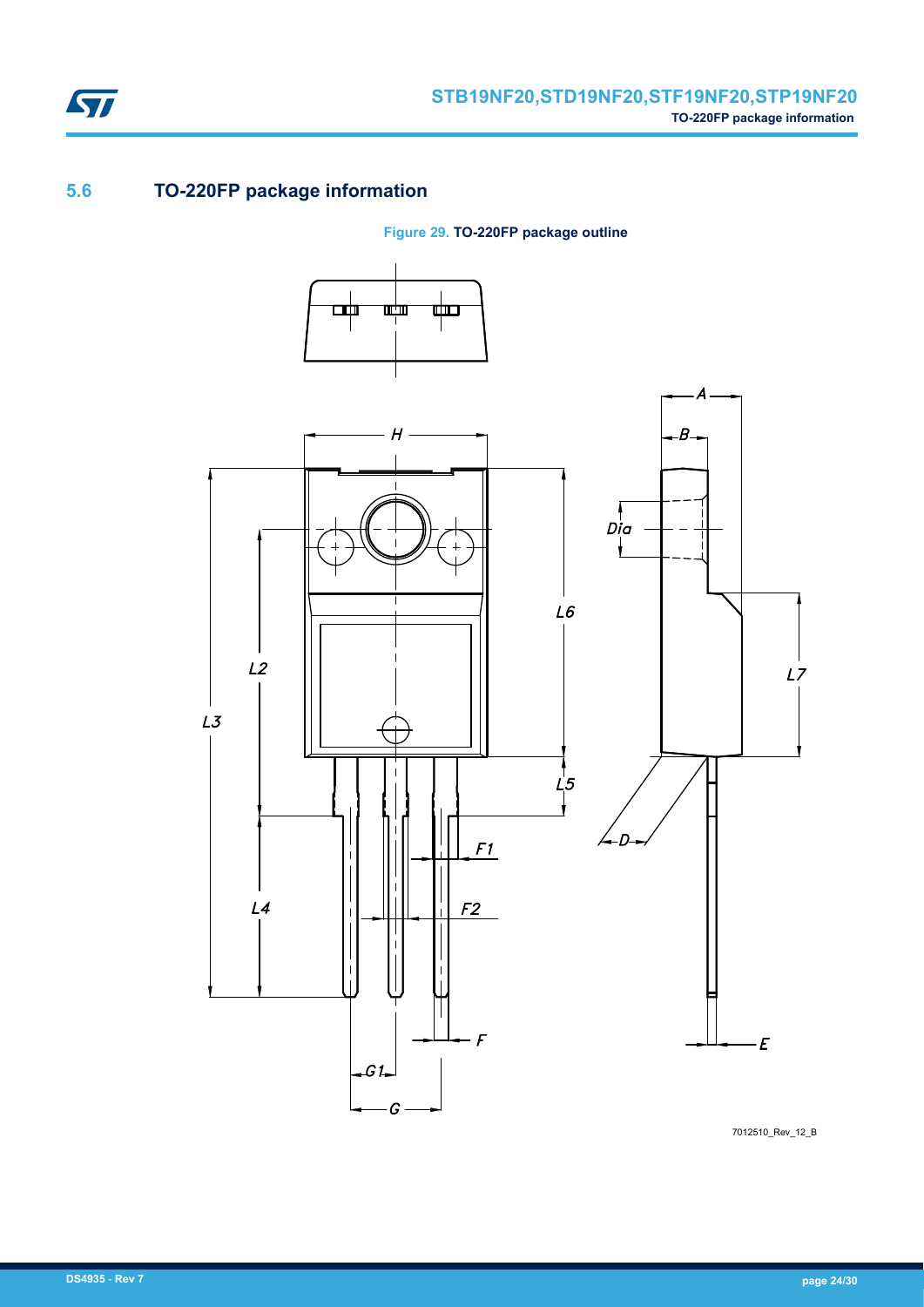![](_page_24_Picture_0.jpeg)

<span id="page-24-0"></span>![](_page_24_Picture_1.jpeg)

|                | $\mathop{\mathsf{mm}}\nolimits$ |      |              |  |  |
|----------------|---------------------------------|------|--------------|--|--|
| Dim.           | Min.                            | Typ. | Max.         |  |  |
| $\mathsf{A}$   | 4.4                             |      | 4.6          |  |  |
| $\sf B$        | $2.5\,$                         |      | $2.7\,$      |  |  |
| $\mathsf D$    | 2.5                             |      | 2.75         |  |  |
| E              | 0.45                            |      | 0.7          |  |  |
| $\mathsf F$    | 0.75                            |      | $\mathbf{1}$ |  |  |
| F <sub>1</sub> | 1.15                            |      | 1.70         |  |  |
| $\mathsf{F2}$  | 1.15                            |      | 1.70         |  |  |
| ${\mathsf G}$  | 4.95                            |      | $5.2\,$      |  |  |
| G <sub>1</sub> | 2.4                             |      | 2.7          |  |  |
| $\mathsf H$    | 10                              |      | 10.4         |  |  |
| L2             |                                 | 16   |              |  |  |
| L3             | 28.6                            |      | 30.6         |  |  |
| L4             | 9.8                             |      | 10.6         |  |  |
| L5             | $2.9\,$                         |      | 3.6          |  |  |
| L6             | 15.9                            |      | 16.4         |  |  |
| L7             | $\boldsymbol{9}$                |      | 9.3          |  |  |
| Dia            | $\mathbf{3}$                    |      | 3.2          |  |  |

### **Table 15. TO-220FP package mechanical data**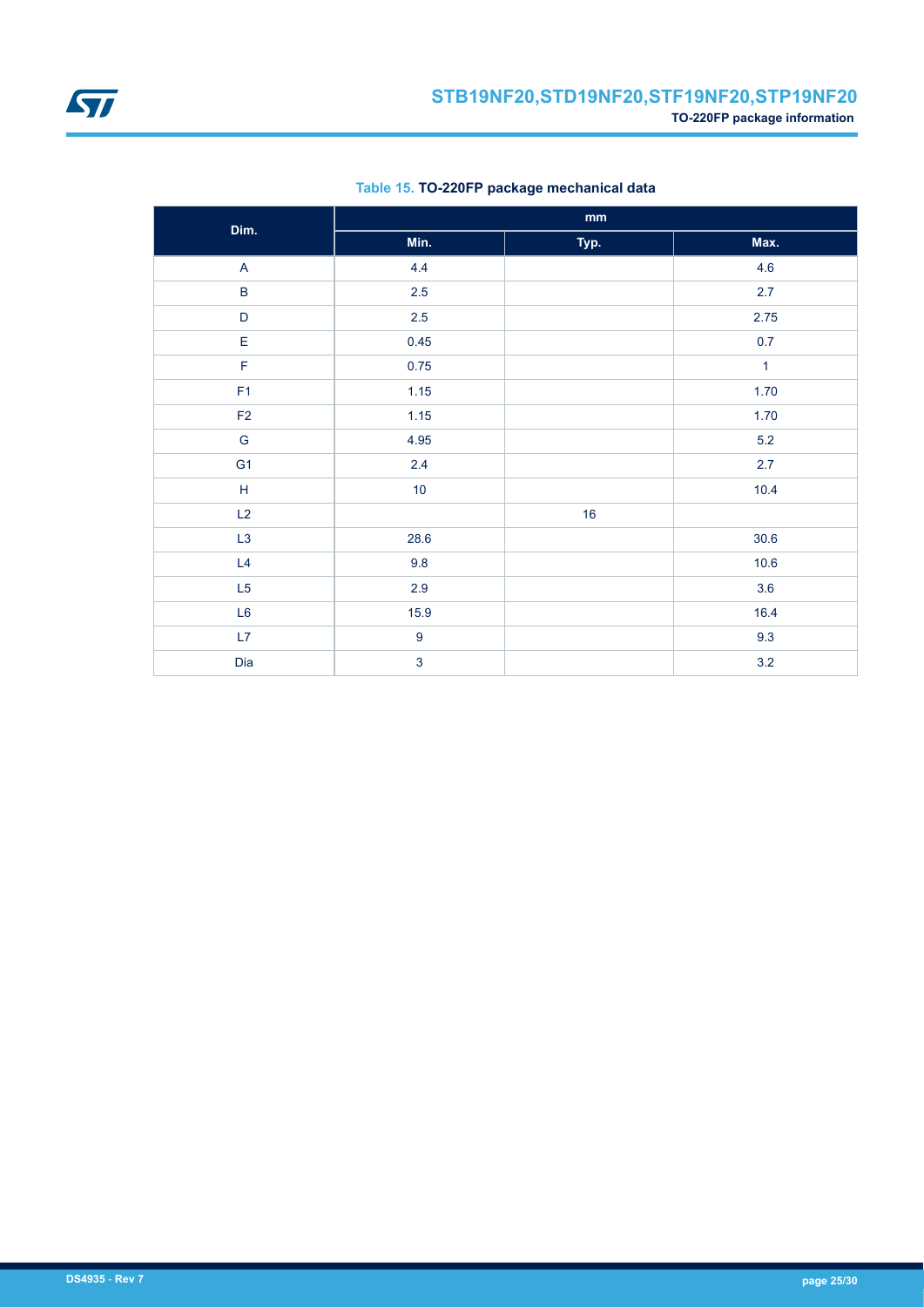![](_page_25_Picture_0.jpeg)

# **5.7 TO-220 type A package information**

**Figure 30. TO-220 type A package outline**

![](_page_25_Figure_4.jpeg)

![](_page_25_Figure_5.jpeg)

0015988\_typeA\_Rev\_21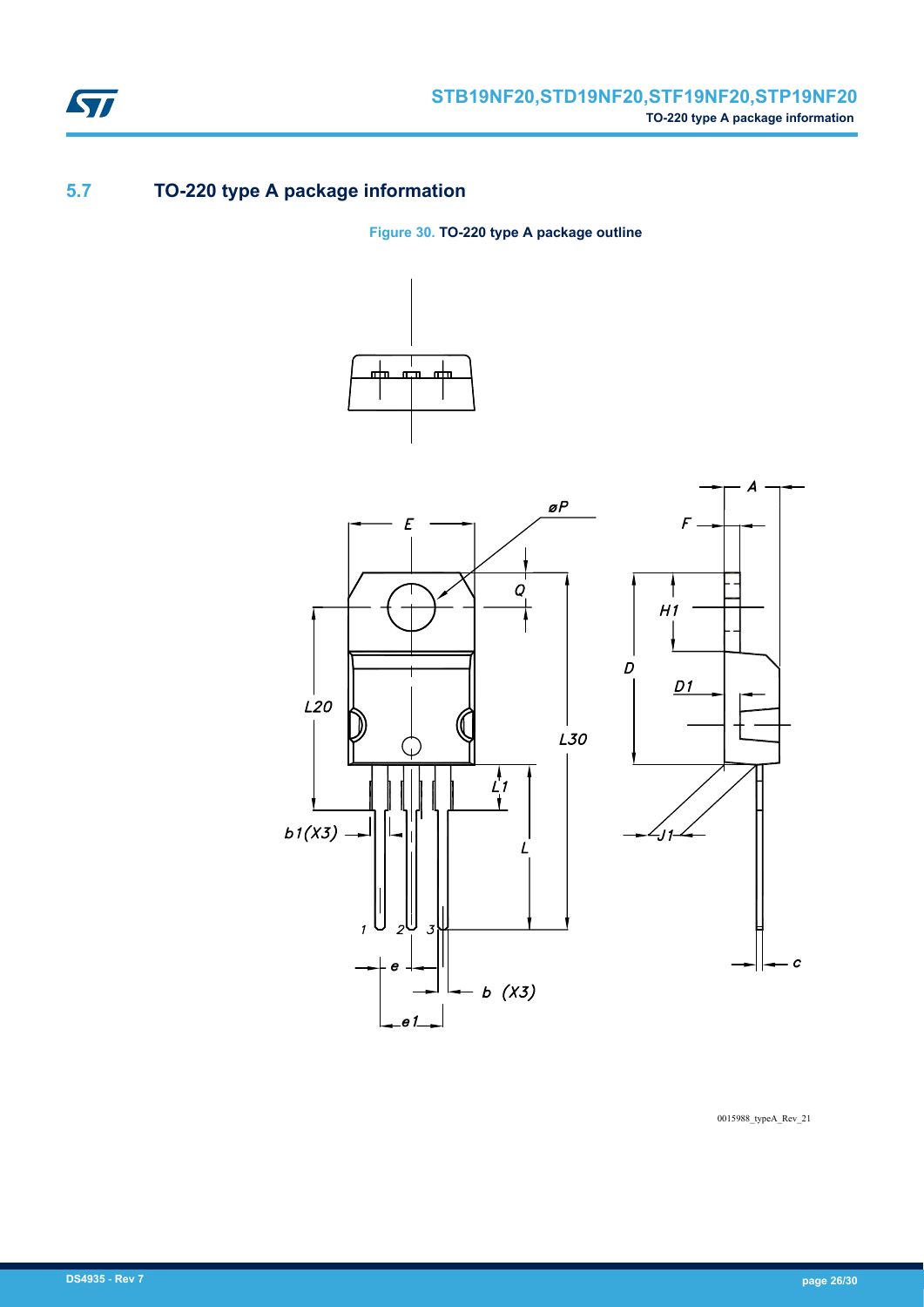![](_page_26_Picture_0.jpeg)

| Dim.                      |       | $\mathbf{mm}$ |       |
|---------------------------|-------|---------------|-------|
|                           | Min.  | Typ.          | Max.  |
| $\boldsymbol{\mathsf{A}}$ | 4.40  |               | 4.60  |
| $\mathsf b$               | 0.61  |               | 0.88  |
| b1                        | 1.14  |               | 1.55  |
| $\mathbf{C}$              | 0.48  |               | 0.70  |
| $\mathsf D$               | 15.25 |               | 15.75 |
| D <sub>1</sub>            |       | 1.27          |       |
| E                         | 10.00 |               | 10.40 |
| $\mathbf{e}$              | 2.40  |               | 2.70  |
| e <sub>1</sub>            | 4.95  |               | 5.15  |
| F                         | 1.23  |               | 1.32  |
| H1                        | 6.20  |               | 6.60  |
| J <sub>1</sub>            | 2.40  |               | 2.72  |
| L                         | 13.00 |               | 14.00 |
| L1                        | 3.50  |               | 3.93  |
| L20                       |       | 16.40         |       |
| L30                       |       | 28.90         |       |
| øΡ                        | 3.75  |               | 3.85  |
| $\sf Q$                   | 2.65  |               | 2.95  |

### **Table 16. TO-220 type A package mechanical data**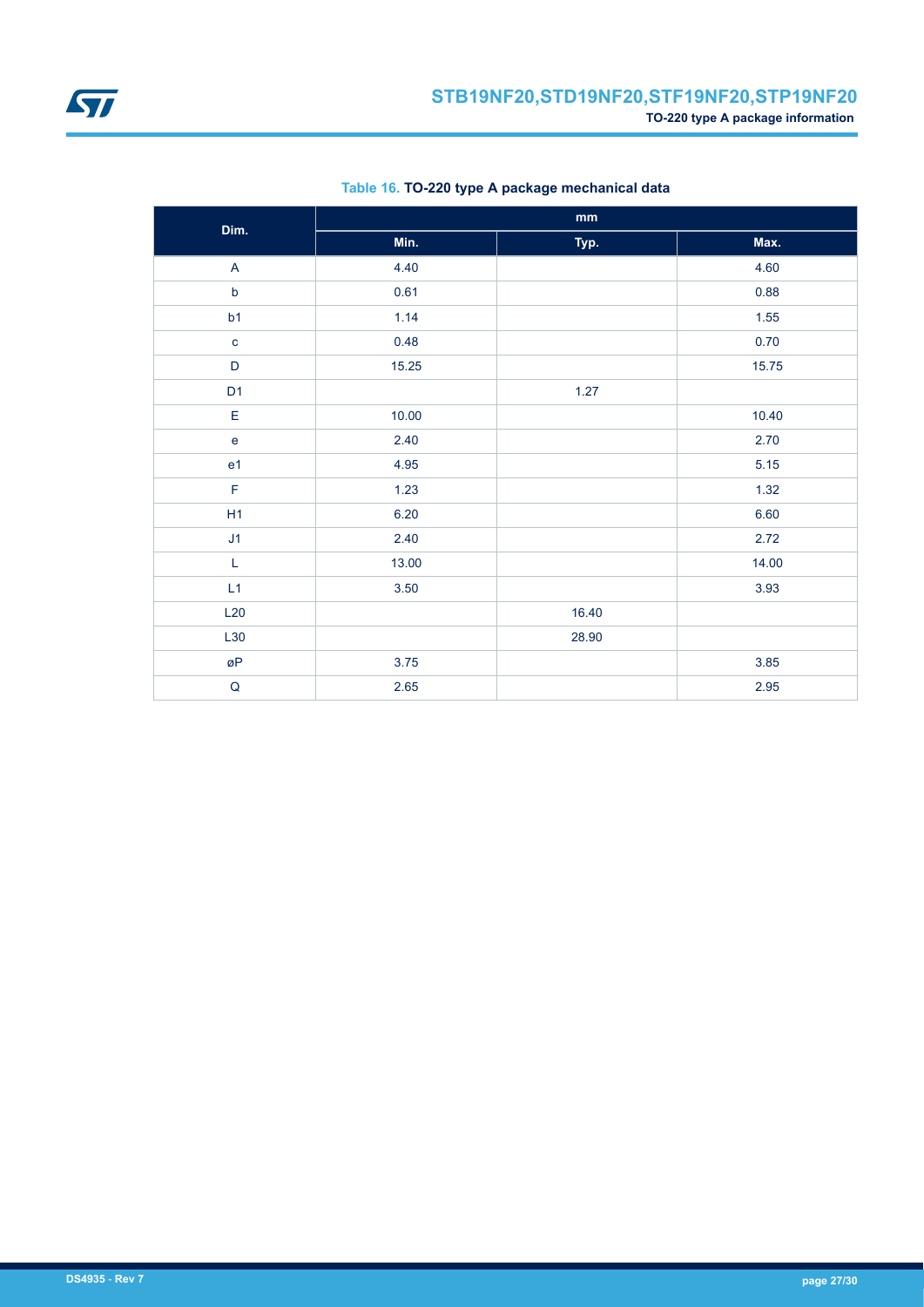<span id="page-27-0"></span>![](_page_27_Picture_0.jpeg)

# **Revision history**

| <b>Date</b> | <b>Version</b> | <b>Changes</b>                                                                                 |
|-------------|----------------|------------------------------------------------------------------------------------------------|
| 13-Oct-2006 | 1              | First release.                                                                                 |
| 17-Nov-2006 | 2              | Part number has been modified.                                                                 |
| 02-Feb-2007 | 3              | Preliminary version.                                                                           |
| 16-Feb-2007 | 4              | TO-220FP package has been added.                                                               |
| 15-Oct-2012 | 5              | Updated Section 4: Package information and Section 4: Package information.                     |
|             |                | Minor text changes.                                                                            |
|             |                | Throughout document:                                                                           |
|             | 6              | - added DPAK package information                                                               |
|             |                | - text and formatting updates                                                                  |
| 16-Apr-2015 |                | Updated Figure 1: Internal schematic diagram                                                   |
|             |                | Updated Table 2: Absolute maximum ratings                                                      |
|             |                | Updated Table 3: Thermal data                                                                  |
|             |                | Updated and renamed Table 5: Static (was On/off states)                                        |
|             |                | Removed maturity status indication from cover page. The document status is<br>production data. |
| 09-Aug-2018 | 7              | Updated Table 5. Dynamic.                                                                      |
|             |                | <b>Updated Section 5 Package information.</b>                                                  |
|             |                | Minor text changes                                                                             |

### **Table 17. Document revision history**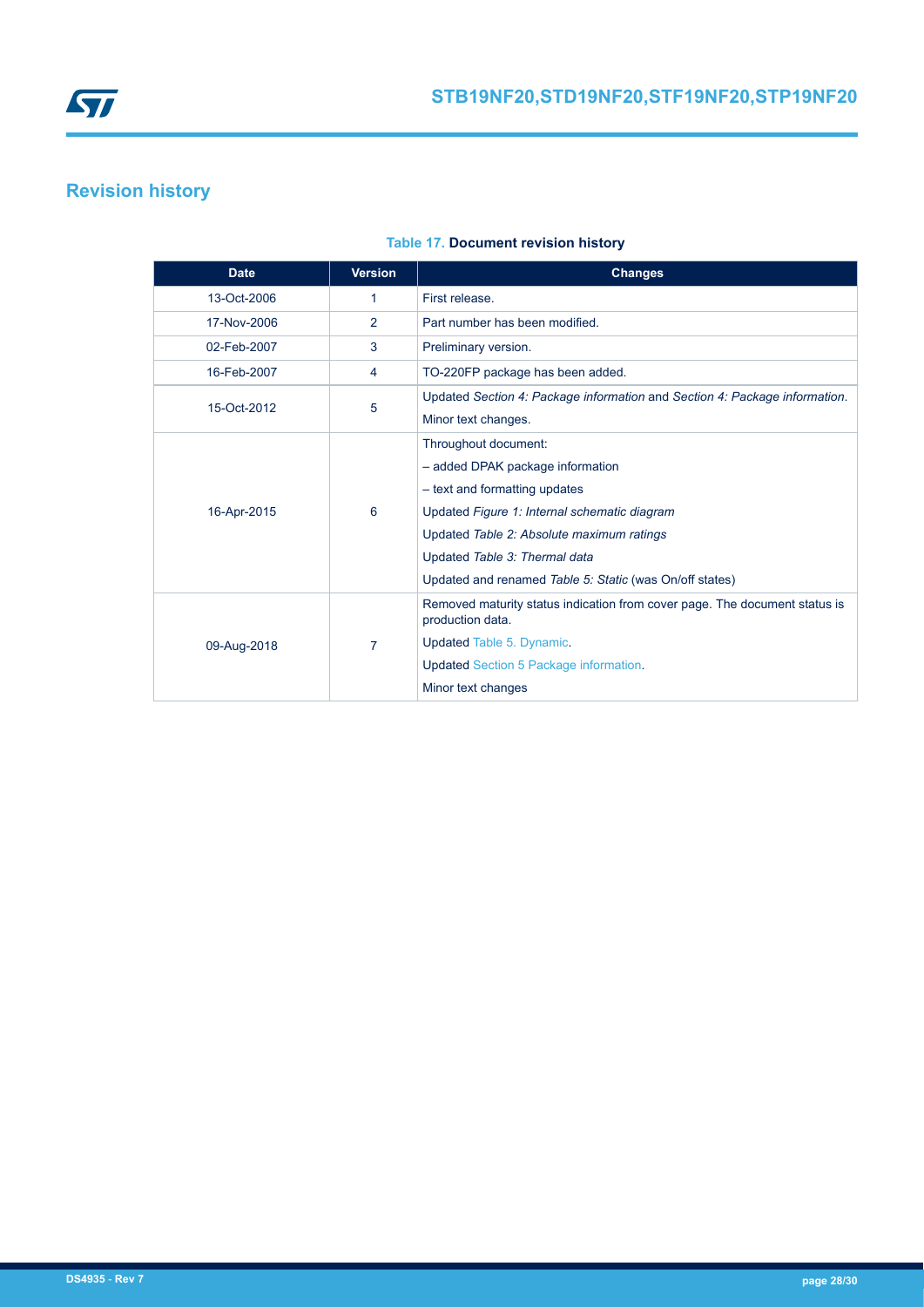![](_page_28_Picture_0.jpeg)

# **Contents**

| $\blacktriangleleft$ |     |  |  |  |  |  |
|----------------------|-----|--|--|--|--|--|
| 2 <sup>1</sup>       |     |  |  |  |  |  |
|                      | 2.1 |  |  |  |  |  |
| $\mathbf{3}$         |     |  |  |  |  |  |
| 4                    |     |  |  |  |  |  |
| 5                    |     |  |  |  |  |  |
|                      | 5.1 |  |  |  |  |  |
|                      | 5.2 |  |  |  |  |  |
|                      | 5.3 |  |  |  |  |  |
|                      | 5.4 |  |  |  |  |  |
|                      | 5.5 |  |  |  |  |  |
|                      | 5.6 |  |  |  |  |  |
|                      | 5.7 |  |  |  |  |  |
|                      |     |  |  |  |  |  |